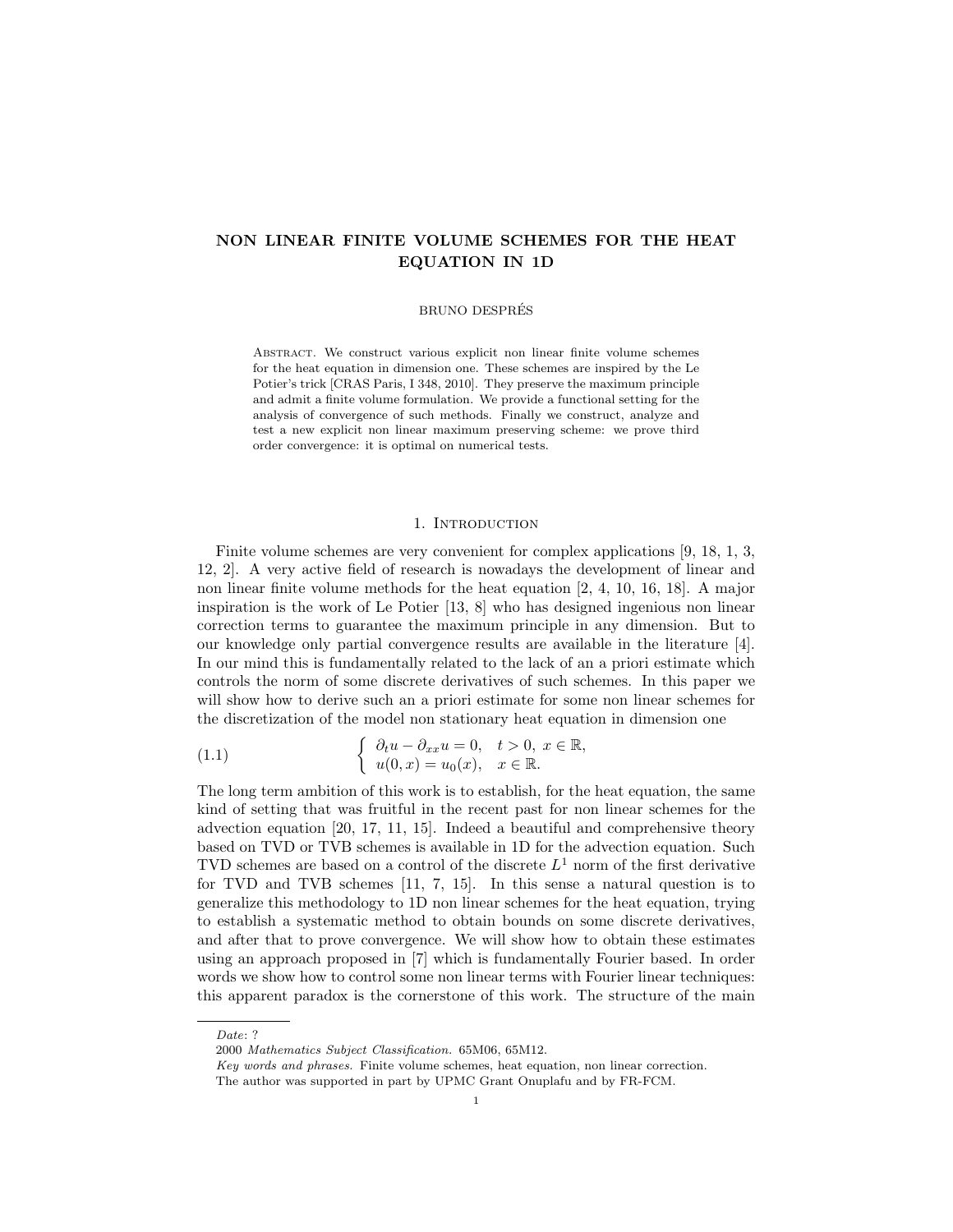#### 2 BRUNO DESPRES´

stability estimate is the following: if a certain function of the CFL number  $\nu = \frac{\Delta t}{\Delta x^2}$ which is the product of three terms is less than one, that is if

$$
(1.2) \tQ \times \alpha \times E(\nu) \le 1 - \varepsilon
$$

where  $Q > 0$  is a natural measure of the size of the non linear correction,  $\alpha \geq 1$  is a constant characteristic of the Le Potier method (at the end of the analysis one always takes  $\alpha = 1$ ) and  $E(\nu)$  is a complicated function of the CFL number, then one obtains a simple control of the discrete derivatives of order k on which the non linear correction is based. The function  $E(\nu)$  is a series and depends on the type of linear scheme that one considers: typically

(1.3) 
$$
E(\nu) = \nu \sum_{l \le L} (1 - 4\nu)^l 2^k + \sum_{L+1 \le l} \left( \frac{2l}{2l+k} \right)^l \left( \frac{k}{\nu(2l+k)} \right)^{\frac{k}{2}}
$$

where  $L = \left[\frac{k}{2}\left(\frac{1}{4\nu}-1\right)\right]$  is a threshold value justified in the core of the paper. This idea comes from [7, 6]. An important part of the paper will be devoted to obtain sharp estimates for  $E(\nu)$  and related functions and to show that the product (1.2) is indeed smaller than 1.

The net result is this work is the design of a new scheme for the heat equation. This finite scheme scheme (3.19) is based on the Le Potier's trick and has enhanced approximation properties. It is explicit, non linear, preserves total mass, is maximum preserving under standard CFL condition: we are able to prove it converges at order 3 towards smooth solutions; the only restriction of our convergence theory is the CFL number which is for the moment slightly more restrictive than the usual one. Numerical results show this order of convergence is optimal. A second scheme with similar properties is designed in the appendix.

The organization is as follows. We first present the family of high order 1D schemes that we desire to analyze: we call theses schemes Le Potier or modified (Le Potier's) schemes. We explain how to use the Le Potier's trick to modify the schemes and to insure the maximum principle. After we will derive the fundamental and new a priori estimates (1.2-1.3) on which the convergence results of the final section are based. Some numerical results are used to confirm the theoretical analysis.

### 2. Basic linear schemes

Let  $\Delta x > 0$  is the mesh size of our finite difference or finite volume discretization method. We will consider square integrable numerical profiles  $v = (v_j)_{j \in \mathbb{Z}}$  such that

.

(2.1) 
$$
||v|| = \left(\Delta x \sum_{j \in \mathbb{Z}} v_j^2\right)^{\frac{1}{2}}
$$

It is convenient to define the space of square integrable numerical profiles

(2.2) 
$$
l_2 = \{v \in \mathbb{R}^{\mathbb{Z}}; ||v|| < \infty\}
$$

equipped with the natural scalar product

(2.3) 
$$
(u, v) = \Delta x \sum_{j \in \mathbb{Z}} u_j v_j.
$$

We start from the finite volume form of a linear explicit discrete scheme

(2.4) 
$$
\Delta x \frac{\overline{u}_j - u_j}{\Delta t} - \left(f_{j + \frac{1}{2}} - f_{j - \frac{1}{2}}\right) = 0, \qquad \forall j \in \mathbb{Z},
$$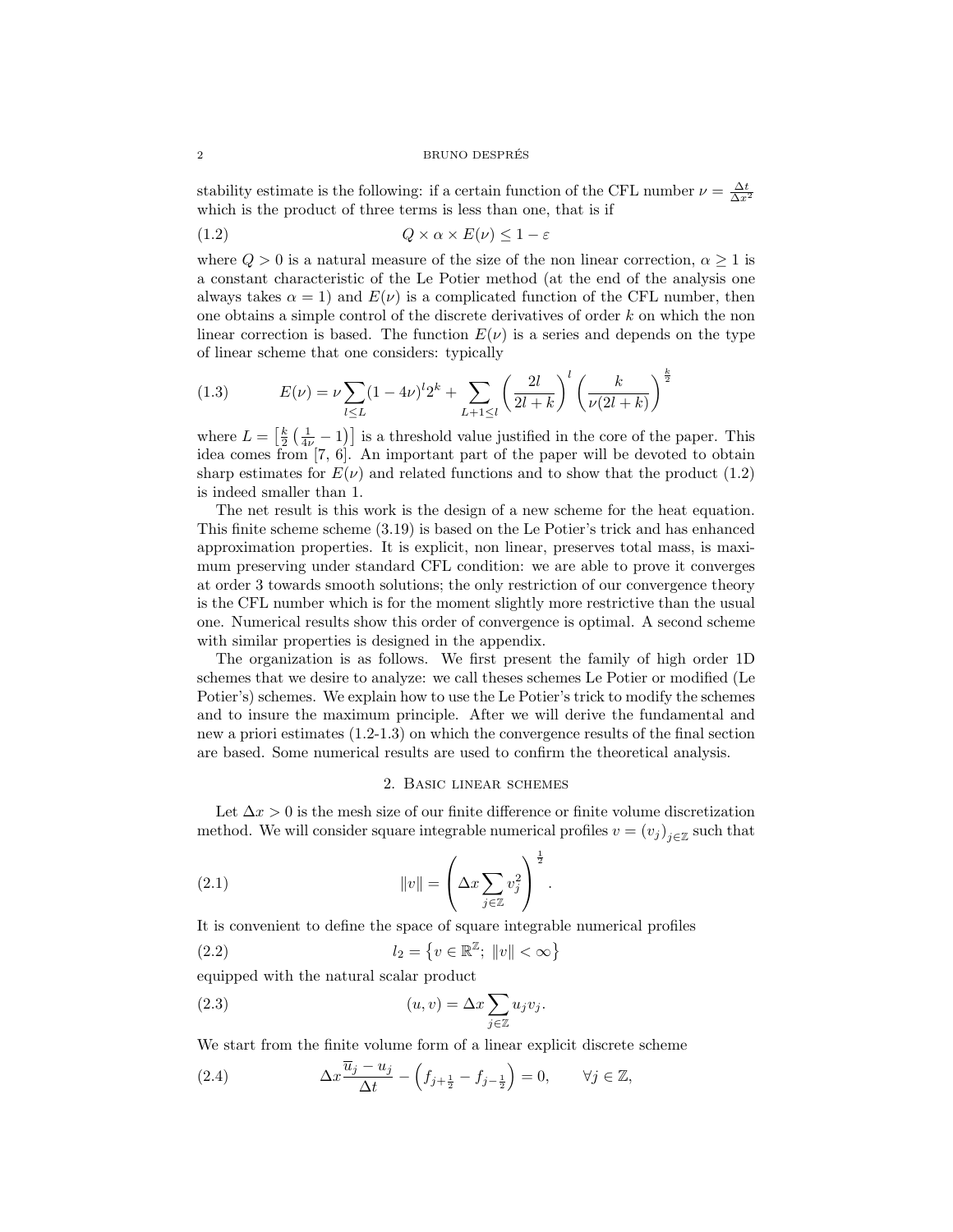where  $u_j$  is the current discrete solution in cell j and  $f_{j+\frac{1}{2}}$  is the explicit numerical flux evaluated between cells  $j$  and  $j + 1$ . Taking

$$
f_{j+\frac{1}{2}} = \frac{u_{j+1} - u_j}{\Delta x},
$$

one gets the classical three points linear scheme

$$
\frac{\overline{u}_j - u_j}{\Delta t} - \frac{u_{j+1} - 2u_j + u_{j-1}}{\Delta x^2} = 0, \quad j \in \mathbb{Z}.
$$

This scheme is of order 1 in time and 2 in space. The Courant number is  $\nu = \frac{\Delta t}{\Delta x^2}$ . The three points scheme is stable in  $l_2$  (actually it is stable in all discrete Lebesgue spaces) under CFL condition

$$
(2.5) \t\t 2\nu \le 1.
$$

This monotone scheme is the fundamental brick for the heat equation with the lowest order of approximation in dimension one. The following examples display enhanced approximation properties for the heat equation. If one desires to establish a parallel with linear schemes for the advection equation, the fundamental brick is the upwind scheme while the Lax-Wendroff scheme which is second order with enhanced approximation properties.

2.1. Example 1. The second scheme that we consider is of order 1 in time and 4 in space. It is based on the observation that

$$
\frac{u(x_{j+1}) - 2u(x_j) + u(x_{j-1})}{\Delta x^2} = \partial_{xx}u(x_j) + \frac{\Delta x^2}{12}\partial_{xxxx}u(x_j) + O(\Delta x^4)
$$

for smooth functions. Therefore

$$
\frac{u(x_{j+2}) - 2u(x_j) + u(x_{j-2})}{4\Delta x^2} = \partial_{xx}u(x_j) + \frac{\Delta x^2}{3}\partial_{xxxx}u(x_j) + O(\Delta x^4).
$$

A linear combination yields

$$
\frac{4}{3} \frac{u(x_{j+1}) - 2u(x_j) + u(x_{j-1})}{\Delta x^2}
$$

$$
-\frac{1}{3} \frac{u(x_{j+2}) - 2u(x_j) + u(x_{j-2})}{4\Delta x^2} = \partial_{xx} u(x_j) + O(\Delta x^4).
$$

A similar trick is used in [5]. That's why we will consider the scheme

(2.6) 
$$
\frac{\overline{u}_j - u_j}{\Delta t} - \frac{4}{3} \frac{u_{j+1} - 2u_j + u_{j-1}}{\Delta x^2} + \frac{1}{3} \frac{u_{j+2} - 2u_j + u_{j-2}}{4\Delta x^2} = 0
$$

which is first order in time and fourth order in space. The corresponding flux is

$$
f_{j+\frac{1}{2}} = \frac{4}{3} \frac{u_{j+1} - u_j}{\Delta x} - \frac{u_{j+2} + u_{j+1} - u_j - u_{j-1}}{12\Delta x}.
$$

It is convenient for further developments to use a more compact variational formulation. We define the bilinear form (2.7)

$$
a(u,v) = \frac{4}{3}\Delta x \sum_{j} \frac{(u_{j+1} - u_j)(v_{j+1} - v_j)}{\Delta x^2} - \frac{1}{3}\Delta x \sum_{j} \frac{(u_{j+2} - u_j)(v_{j+2} - v_j)}{4\Delta x^2}.
$$

With these notations the scheme (2.6) restricted to profiles in  $\overline{u}, u \in l_2$  can be rewritten under the variational form

(2.8) 
$$
\left(\frac{\overline{u}-u}{\Delta t},v\right)+a(u,v)=0, \quad \forall v \in l_2.
$$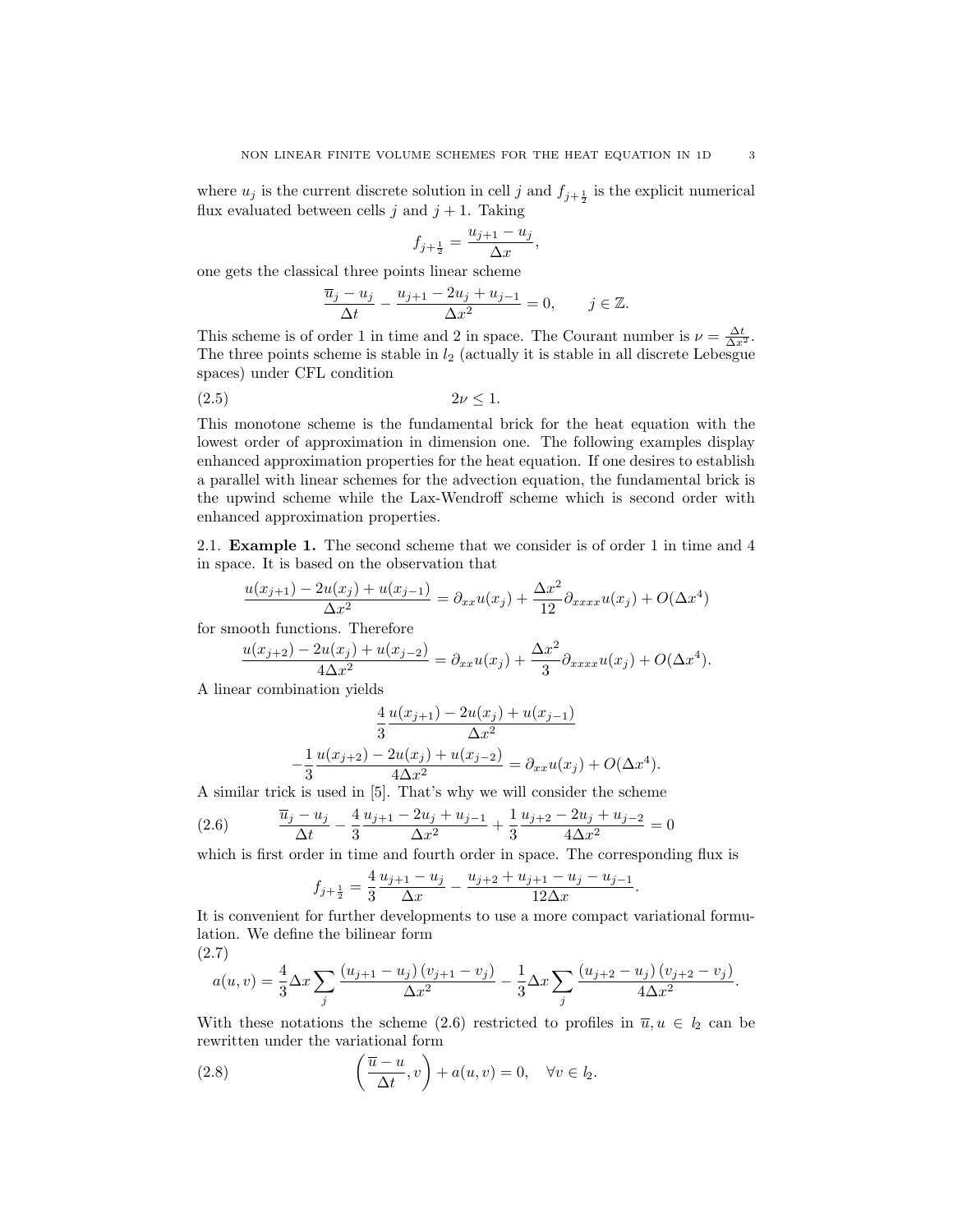A classical result is the following.

**Proposition 2.1.** The symmetric bilinear form  $(2.7)$  is non negative.

*Proof.* One has  $\Delta x \sum_{j} (u_{j+2} - u_j)^2 \le 4 \Delta x \sum_{j} (u_{j+1} - u_j)^2$  from which deduce that

$$
a(u, u) \ge \frac{4\Delta x}{3} \sum_{j} \frac{(u_{j+1} - u_j)^2}{\Delta x^2} - \frac{\Delta x}{3} \sum_{j} \frac{(u_{j+1} - u_j)^2}{\Delta x^2} = \Delta x \sum_{j} \frac{(u_{j+1} - u_j)^2}{\Delta x^2} \ge 0.
$$

An elementary upper bound is

(2.9) 
$$
a(u, u) \le \frac{16}{3\Delta x^2} ||u||^2.
$$

**Lemma 2.2.** This scheme is stable in  $l_2$  under the CFL condition

(2.10) 
$$
\frac{16}{3}\nu \le 1.
$$

*Proof.* Take the test function  $v = \overline{u}$  in (2.8). One gets

$$
\frac{1}{2} \|\overline{u}\|^2 - \frac{1}{2} \|u\|^2 + \frac{1}{2} \|\overline{u} - u\|^2
$$
  
=  $-\Delta t a(u, \overline{u}) = -\frac{1}{2} \Delta t a(u, u) - \frac{1}{2} \Delta t a(\overline{u}, \overline{u}) + \frac{1}{2} \Delta t a(\overline{u} - u, \overline{u} - u).$ 

Since the bilinear form  $a$  is non negative one has that

$$
(2.11) \quad \|\overline{u}\|^2 - \|u\|^2 \le \Delta t \ a(\overline{u} - u, \overline{u} - u) - \|\overline{u} - u\|^2 \le \left(\frac{16\nu}{3} - 1\right) \|\overline{u} - u\|^2.
$$

The CFL condition guarantees the non positivity of the right hand side. It ends the proof.  $\Box$ 

2.2. Example 2. It is of course tempting to use the modified equation to design a scheme with enhanced consistency in time. Consider a smooth solution of the heat equation. One has

$$
\frac{u(t_{n+1} - u(t_n))}{\Delta t} = \partial_t u(t_n) + \frac{\Delta t}{2} \partial_{tt} u(t_n) + O(\Delta t^2)
$$

$$
= \partial_t u(t_n) + \frac{\Delta t}{2} \partial_{xxxx} u(t_n) + O(\Delta t^2)
$$

from which we deduce that the scheme

$$
\frac{\overline{u}_j - u_j}{\Delta t} - \frac{4}{3} \frac{u_{j+1} - 2u_j + u_{j-1}}{\Delta x^2} + \frac{u_{j+2} - 2u_j + u_{j-2}}{12\Delta x^2} \n- \frac{\Delta t}{2} \frac{u_{j+2} - 4u_{j+1} + 6u_j - 4u_{j-1} + u_{j-2}}{12\Delta x^4} = 0
$$

is of order 2 in time and 4 in space. We refer to [19] page 43 where the same scheme is introduced mainly for theoretical purposes. The scheme can also be rewritten under the form

$$
\frac{\overline{u}_j - u_j}{\Delta t} - \frac{u_{j+1} - 2u_j + u_{j-1}}{\Delta x^2} + (1 - 6\nu) \frac{u_{j+2} - 4u_{j+1} + 6u_j - 4u_{j-1} + u_{j-2}}{\Delta x^2} = 0.
$$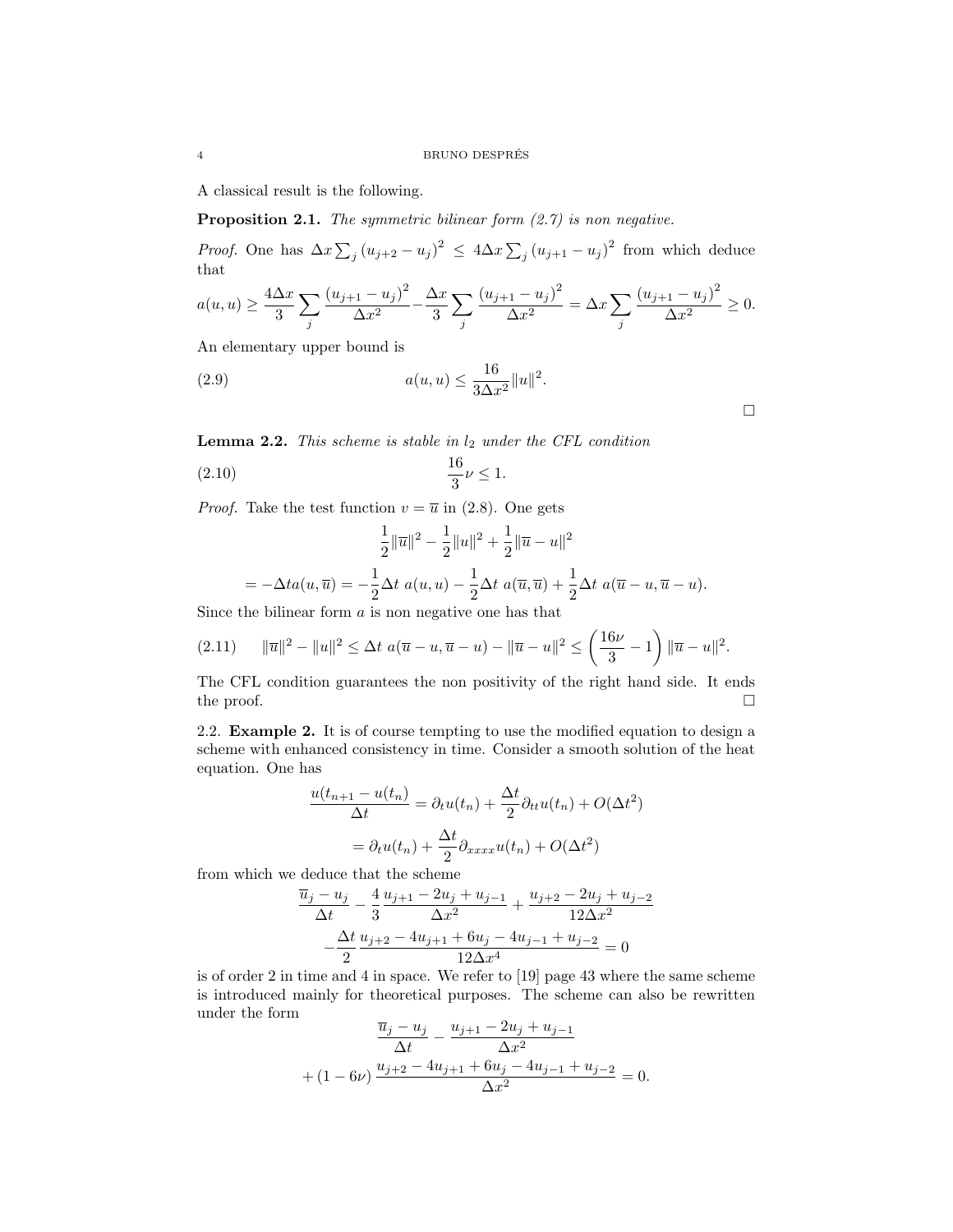It admits a variational reformulation: compute  $u \in l_2$  such that

(2.12) 
$$
\left(\frac{\overline{u}-u}{\Delta t},v\right)+b(u,v)=0, \quad \forall v \in l_2
$$

where the bilinear form  $b$  is a correction of  $a$  (defined in  $(2.7)$ )

$$
b(u,v) = a(u,v) - \frac{\nu}{2}\tilde{a}(u,v)
$$

with

$$
\widetilde{a}(u,v) = \Delta x \sum_{j} \frac{(u_{j+2} - 2u_{j+1} + u_j) (v_{j+2} - 2v_{j+1} + v_j)}{\Delta x^4}.
$$

We notice that

$$
0 \le \widetilde{a}(u, u) \le 4\Delta x \sum_{j} \frac{(u_{j-1} - u_j)}{\Delta x^2}.
$$

Therefore

$$
b(u, u) \ge (1 - 2\nu) \,\Delta x \sum_{j} \frac{\left(u_{j-1} - u_j\right)^2}{\Delta x^2} \ge 0
$$

under condition (2.5).

**Lemma 2.3.** The scheme  $(2.12)$  is stable in  $l_2$  under the CFL condition  $(2.10)$ .

*Proof.* Since  $b(u, u) \le a(u, u)$ , the same proof as the one of lemma 2.2 holds. The final stability condition is the more restrictive one between (2.5) and (2.10). The proof is ended.  $\Box$ 

### 3. Maximum principle and Le Potier's trick

The schemes  $(2.6)-(2.8)$  and  $(2.12)$  are high order. Unfortunately they do not preserve the maximum principle for all  $\nu$ . For example the explicit formulation of (2.6) is

(3.1) 
$$
\overline{u}_j = \left(1 - \frac{5\nu}{2}\right)u_j + \frac{4\nu}{3}\left(u_{j+1} + u_{j-1}\right) - \frac{\nu}{12}\left(u_{j+2} + u_{j-2}\right).
$$

Since the coefficients of the extreme parts are negative, the scheme cannot be maximum preserving: this is independent of the CFL condition.

C. Le Potier has proposed in [13, 8] a way to introduce a non linear modification so as to recover the maximum principle in any dimension. It starts from the scheme rewritten under the form

$$
\overline{u}_j - u_j = \nu \text{Div}_j,
$$
 Div<sub>j</sub> =  $\Delta x \left( f_{j + \frac{1}{2}} - f_{j - \frac{1}{2}} \right).$ 

The neighbors of a cell correspond by definition to non zero coefficient in the explicit stencil: for our example (3.1) it corresponds to

(3.2) 
$$
\mathcal{V}(j) = \{j-2, j-1, j+1, j+2\}
$$

Let us define

(3.3) 
$$
\Sigma_j = \sum_{l \in \mathcal{V}(j)} |u_l - u_j|.
$$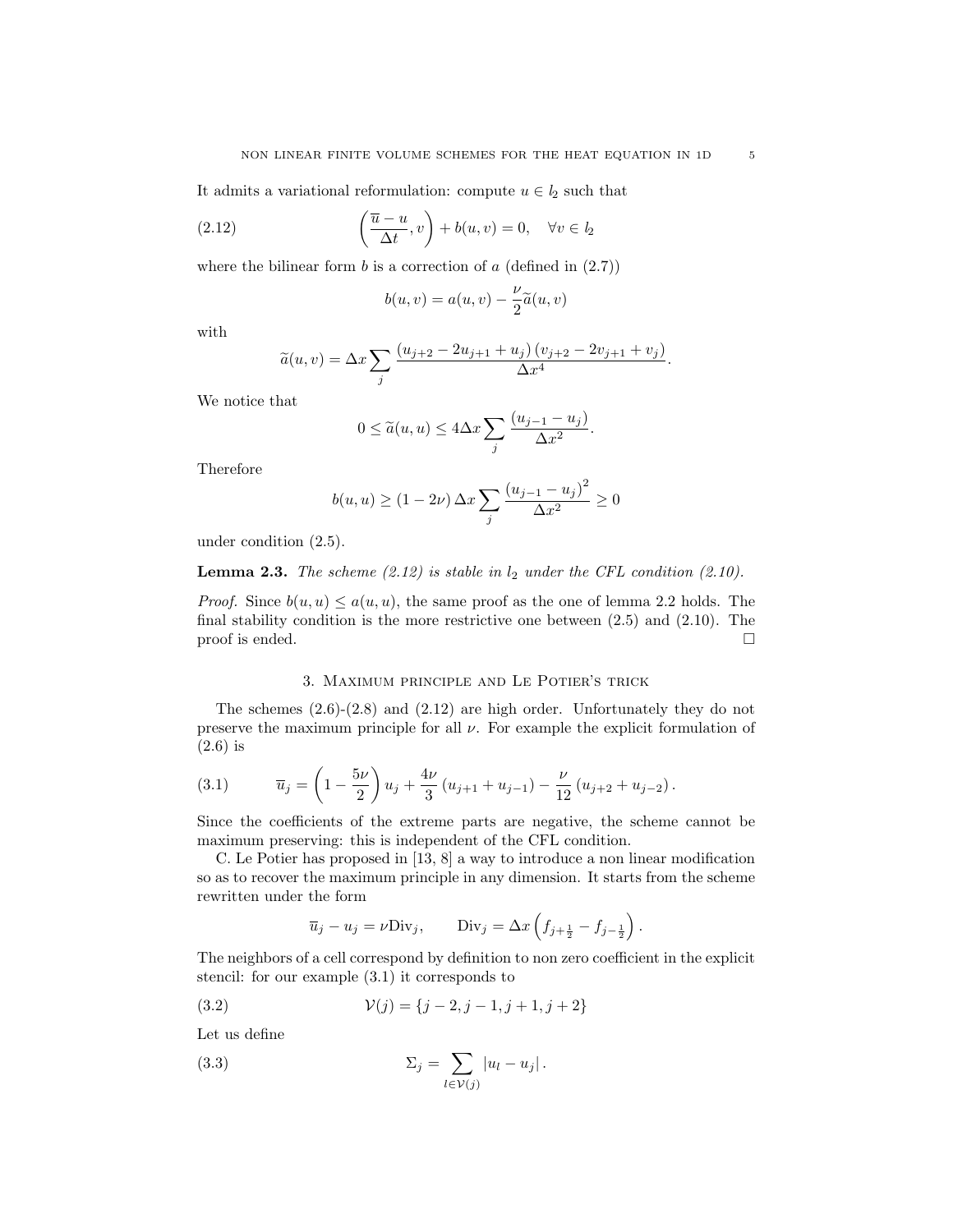We note that  $\Sigma_j \geq 0$  by definition. With this notation, the application of the Le Potier's trick to the discrete heat equation is to consider the non linear scheme

(3.4) 
$$
\overline{u}_j = u_j + \nu \text{Div}_j + \alpha \nu \sum_{l \in \mathcal{V}(j)} a_{jl} (u_l - u_j)
$$

where  $\alpha \geq 0$  is a coefficient to be prescribed and the non linear part of the scheme is given by

$$
a_{jl} = a_{lj} = \frac{|\text{Div}_j|}{\Sigma_j} + \frac{|\text{Div}_l|}{\Sigma_l}
$$

which is a non linear coefficient.

*Remark* 3.1. One sees that  $a_{jl}$  is a bounded quantity by construction.

If one compares with TVD schemes, this term is very close to some extended slope indicator. By convention  $a_{il}$  can be extended by zero

$$
a_{jl} = 0 \text{ for } l \notin \mathcal{V}(j) \Longleftrightarrow j \notin \mathcal{V}(l),
$$

so that the non linear scheme (3.4) can be rewritten under the more compact form

(3.5) 
$$
\overline{u}_j = u_j + \nu \text{Div}_j + \alpha \nu \sum_{l \in \mathbb{Z}} a_{jl} (u_l - u_j)
$$

3.1. Stability. The non linear scheme (3.4) inherits the properties of the stationary Le Potier's schemes [13, 8].

**Proposition 3.2.** The scheme  $(3.4)$  admits the finite volume formulation

$$
\Delta x \frac{\overline{u}_j - u_j}{\Delta t} - \left( f_{j + \frac{1}{2}}^{\text{tot}} - f_{j - \frac{1}{2}}^{\text{tot}} \right) = 0, \qquad \forall j \in \mathbb{Z},
$$

where the total flux is the sum of the linear flux plus a non linear correction, that is  $f_{j+\frac{1}{2}}^{\text{tot}} = f_{j+\frac{1}{2}} + f_{j+\frac{1}{2}}^{\text{cor}}$  for all j with

(3.6) 
$$
f_{j+\frac{1}{2}}^{\text{cor}} = \frac{\alpha}{\Delta x} \sum_{l \leq j+\frac{1}{2} \leq m} a_{ml}(u_m - u_l).
$$

Remark 3.3. If  $l$  and  $m$  are two indices sufficiently far one to the other, then  $a_{ml} = 0$ . So only a finite number of terms enter in (3.6).

*Proof.* The linear part of the flux  $f_{j+\frac{1}{2}}$  does not yield any difficulty. Concerning the non linear part one has by construction

$$
f_{j+\frac{1}{2}}^{\text{cor}} = \frac{\alpha}{\Delta x} \sum_{j+1 \le m} a_{mj}(u_m - u_j) + \frac{\alpha}{\Delta x} \sum_{l \le j-1 \text{ and } j+1 \le m} a_{ml}(u_m - u_l).
$$

The first sum is for  $l = j$ , the second sum is all other terms. One also has

$$
f_{j-\frac{1}{2}}^{\text{cor}} = \frac{\alpha}{\Delta x} \sum_{l \leq j-\frac{1}{2} \leq m} a_{ml}(u_m - u_l)
$$

$$
= \frac{\alpha}{\Delta x} \sum_{l \leq j-1} a_{jl}(u_j - u_l) + \frac{\alpha}{\Delta x} \sum_{l \leq j-1} \sum_{\text{and } j+1 \leq m} a_{ml}(u_m - u_l)
$$

where the first sum if for  $m = j$  and the second sum is the rest. The difference is therefore

$$
f_{j+\frac{1}{2}}^{\text{cor}} - f_{j-\frac{1}{2}}^{\text{cor}} = \frac{\alpha}{\Delta x} \sum_{j+1 \le m} a_{mj} (u_m - u_j)
$$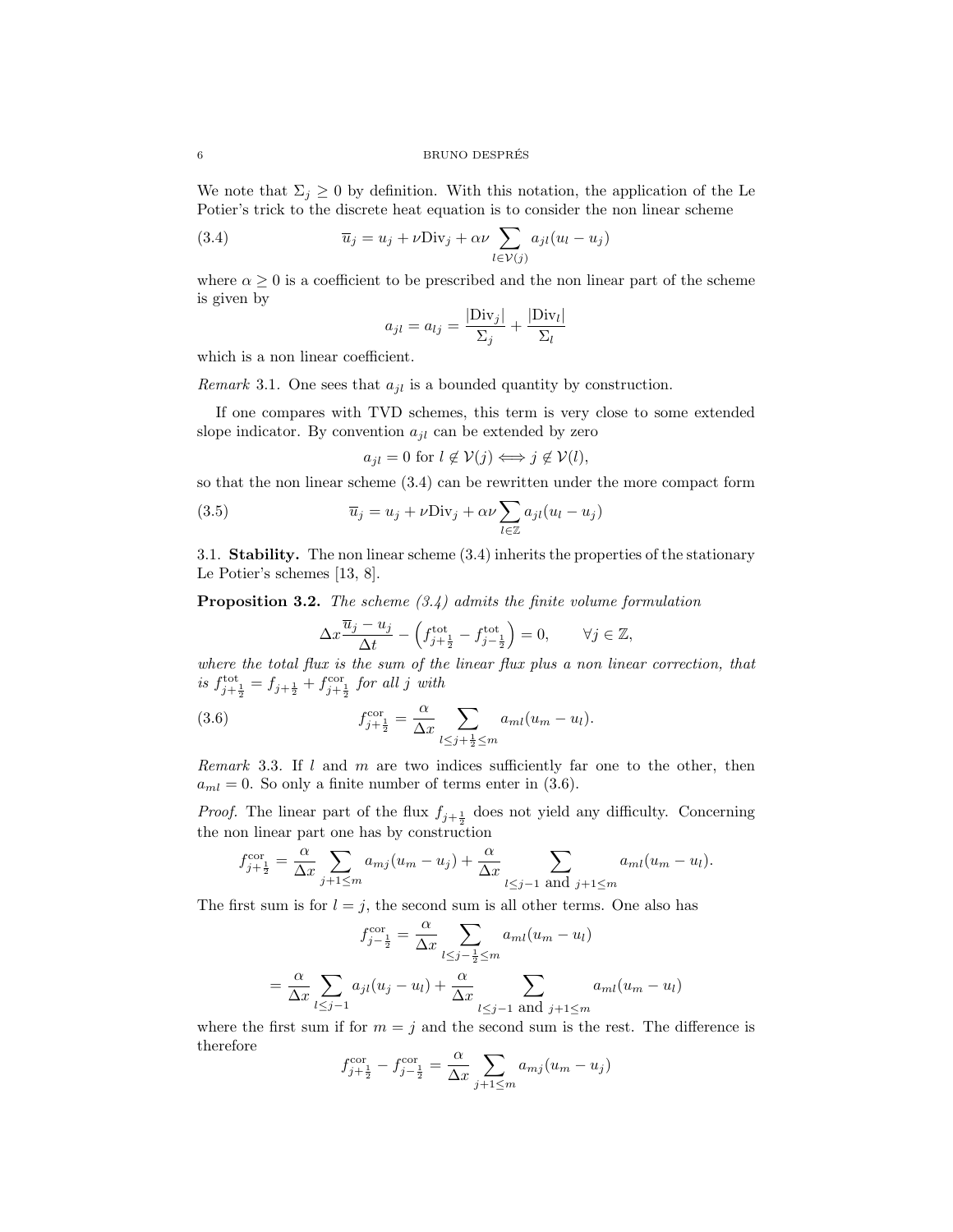$$
-\frac{\alpha}{\Delta x}\sum_{l\leq j-1}a_{jl}(u_j-u_l)=\frac{\alpha}{\Delta x}\sum_{l\in\mathbb{Z}}a_{jl}(u_l-u_j).
$$

It ends the proof.  $\Box$ 

**Lemma 3.4.** The scheme  $(3.4)$  is stable in  $l_2$  under CFL condition

$$
\left(\frac{16}{3} + 4\alpha \max_{j} \sum_{l} a_{jl}\right) \nu \le 1.
$$

Proof. We define the bilinear form

(3.7) 
$$
a^{\text{tot}}(u,v) = a(u,v) + \frac{\alpha}{\Delta x} a^{\text{cor}}(u,v)
$$

which is the sum of the classical bilinear form  $a(u, v)$  that corresponds to the linear part of the scheme and which is non negative, and of the additional bilinear form

$$
a^{\text{cor}}(u,v) = -\frac{\alpha}{\Delta x} \sum_{j} \left( \sum_{l} a_{jl} (u_l - u_j) \right) v_j = \alpha \Delta x \sum_{l} \sum_{j} a_{jl} \frac{u_l - u_j}{\Delta x} \frac{v_l - v_j}{\Delta x}
$$

which corresponds to the non linear coefficients  $a_{jl}$ . The equivalent of the stability inequality (2.11) is

$$
\|\overline{u}\|^2 - \|u\|^2 \le \Delta t \left(a + \frac{\alpha}{\Delta x} a^{\text{cor}}\right) (\overline{u} - u, \overline{u} - u) - \|\overline{u} - u\|^2
$$
  

$$
\le \left(\frac{16\nu}{3} + 4\alpha\nu \max_j \sum_l a_{jl} - 1\right) \|\overline{u} - u\|^2
$$
  
which proves the claim.

**Lemma 3.5.** Assume  $\alpha \geq 1$ . Assume the CFL condition

(3.8) 
$$
\left(\sum_{l \in \mathcal{V}(j)} \left((\alpha + \varepsilon_{jl}) \frac{|Div_j|}{\Sigma_j} + \alpha \frac{|Div_l|}{\Sigma_l}\right)\right) \nu \le 1
$$

where  $\varepsilon_{jl} = \pm 1$  is defined below. Then the scheme (3.4) satisfies the maximum principle.

 $\sim$   $\sim$ 

Proof. Using the evident identity

$$
\text{Div}_j = \sum_{l \in \mathcal{V}(j)} \frac{\text{Div}_j |u_l - u_j|}{\Sigma_j}
$$

one rewrites the explicit scheme (3.5) under the form

$$
\overline{u}_j = u_j + \nu \sum_{l \in \mathcal{V}(j)} \frac{\text{Div}_j |u_l - u_j| + \alpha |\text{Div}_j| (u_l - u_j)}{\Sigma_j}
$$

$$
+ \alpha \nu \sum_{l \in \mathcal{V}(j)} \frac{|\text{Div}_l|}{\Sigma_l} (u_l - u_j)
$$

The key observation is the following

\n- If 
$$
\text{Div}_j(u_l - u_j) \geq 0
$$
 then we set  $\varepsilon_{jl} = 1$  so that  $\text{Div}_j |u_l - u_j| + \alpha |\text{Div}_j| (u_l - u_j) = (\alpha + \varepsilon_{jl}) |\text{Div}_j| (u_l - u_j)$
\n

$$
\overline{}
$$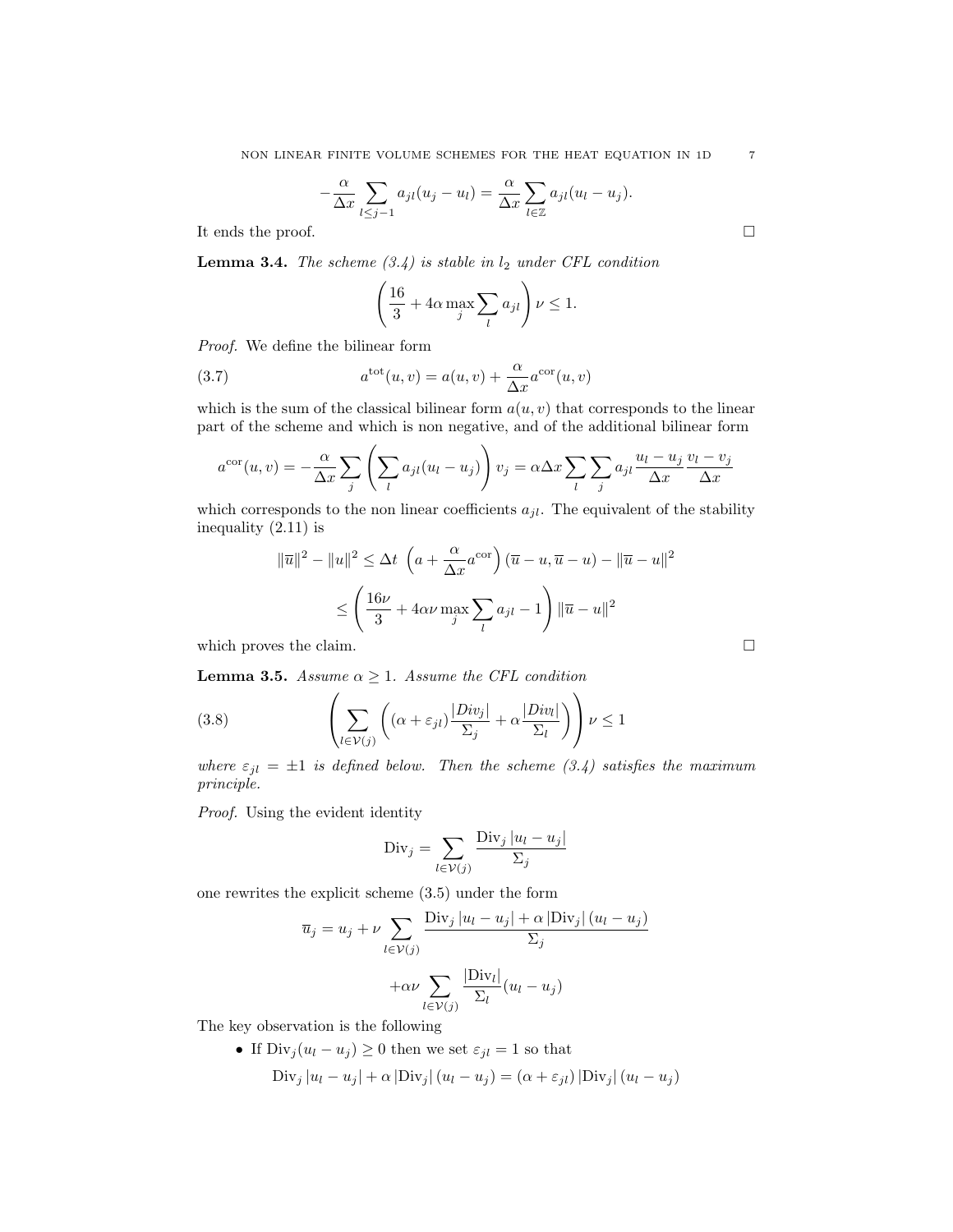### 8 BRUNO DESPRÉS

• On the other hand if  $Div_j(u_l - u_j) < 0$  then we set  $\varepsilon_{jl} = -1$  so that

Div<sub>j</sub> 
$$
|u_l - u_j| + \alpha |\text{Div}_j| (u_l - u_j) = (\alpha + \varepsilon_{jl}) |\text{Div}_j| (u_l - u_j).
$$

In both cases  $\alpha + \varepsilon_{jl} \ge 0$  since  $\alpha \ge 1$  by hypothesis. Therefore

$$
\overline{u}_{j} = u_{j} + \nu \sum_{l \in \mathcal{V}(j)} \left( (\alpha + \varepsilon_{jl}) \frac{|\text{Div}_{j}|}{\Sigma_{j}} + \alpha \frac{|\text{Div}_{l}|}{\Sigma_{l}} \right) (u_{l} - u_{j})
$$
\n
$$
= \left( 1 - \nu \sum_{l \in \mathcal{V}(j)} \left( (\alpha + \varepsilon_{jl}) \frac{|\text{Div}_{j}|}{\Sigma_{j}} + \alpha \frac{|\text{Div}_{l}|}{\Sigma_{l}} \right) \right) u_{j}
$$
\n
$$
+ \nu \sum_{l \in \mathcal{V}(j)} \left( (\alpha + \varepsilon_{jl}) \frac{|\text{Div}_{j}|}{\Sigma_{j}} + \alpha \frac{|\text{Div}_{l}|}{\Sigma_{l}} \right) u_{l}.
$$

It is a convex combination under CFL. It ends the proof.

Let us consider a simple example in order to figure out the practical impact of (3.8) on the stability criterion. The worst guess reduces to

Card 
$$
V(j) \times \sup_j \frac{|\text{Div}_j|}{\sum_j} \times \sup_{jl} (|\alpha + \varepsilon j l| + \alpha) \le 1.
$$

We consider the example described in (2.6) which corresponds to

Div<sub>j</sub> = 
$$
-\frac{1}{12}(u_{j+2} + u_{j-2}) + \frac{4}{3}(u_{j+1} + u_{j-1}) - \frac{5}{2}u_j
$$
  
=  $-\frac{1}{12}(u_{j+2} - u_j) + \frac{4}{3}(u_{j+1} - u_j) + \frac{4}{3}(u_{j-1} - u_j) - \frac{1}{12}(u_{j-2} - u_j).$ 

One has the bound

$$
\frac{|\text{Div}_j|}{\Sigma_j} \le \frac{1}{12} + \frac{4}{3} + \frac{4}{3} + \frac{1}{12} = \frac{34}{12}.
$$

So we obtain

$$
\left(4\times\frac{34}{12}\times(2\alpha+1)\right)\nu\leq 1
$$

It is natural to choose the smallest value of  $\alpha$ , that is  $\alpha = 1$ . One obtains the (sufficient) CFL condition

$$
34\nu \leq 1.
$$

It is quite a stringent condition in terms of time constraint.

Remark 3.6. In order to optimize the time step restriction, that is to be able to take  $\Delta t$  as large as possible, we will systematically use  $\alpha = 1$  either in the theory or in the numerics. However we keep it most of the analysis to be closer to Le Potier's notations.

A first natural question is to try to diminish the numerical value of the constant in this CFL condition: it will be done with the help of modified schemes developed hereafter.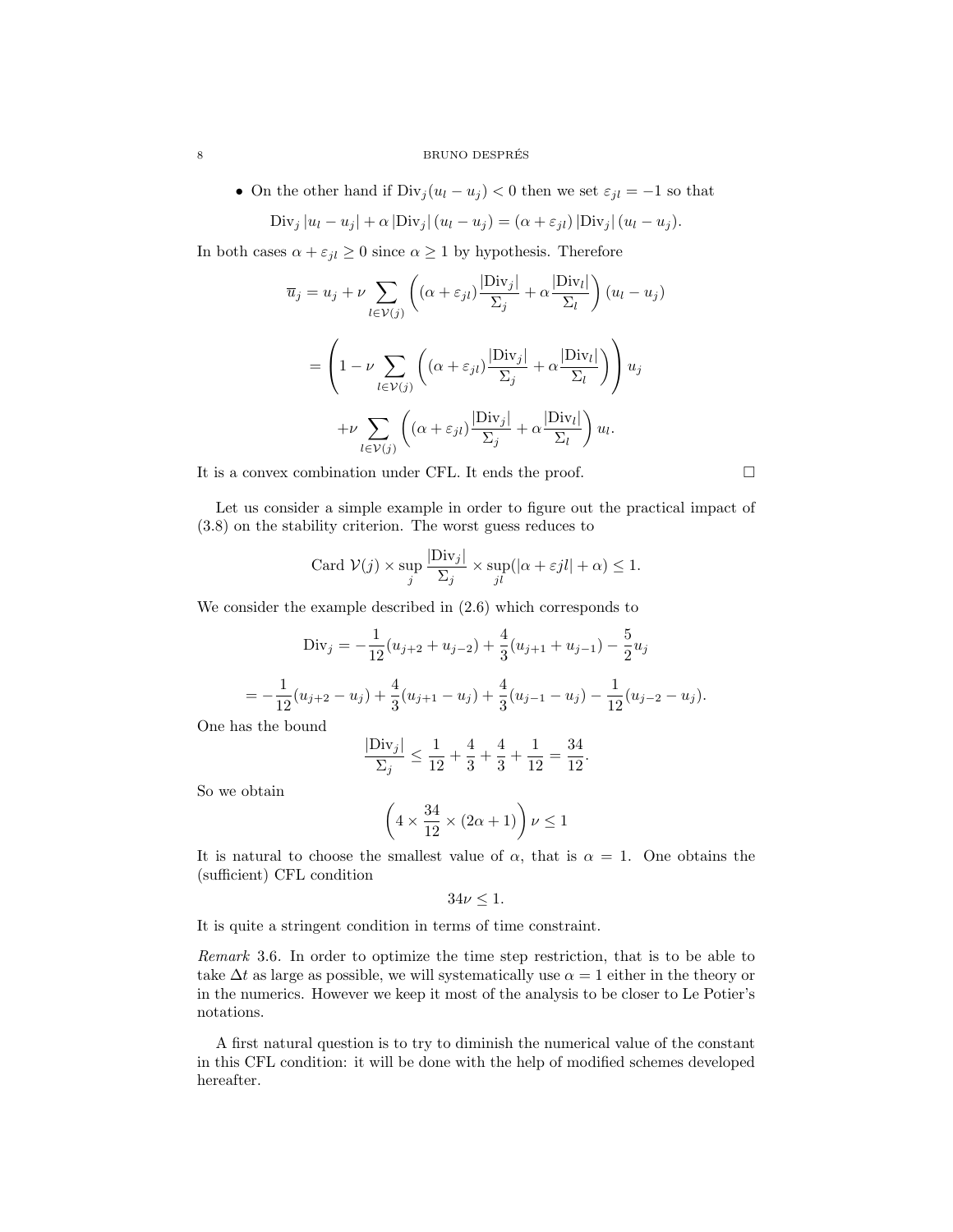3.2. Modified schemes. In many cases the initial linear scheme can be decomposed in two parts. A first linear part for which the maximum principle holds and a second linear part which does not naturally respect the maximum principle. We propose to call "modified schemes" such schemes where only the second part is modified by the seminal Le Potier's trick. This procedure which is very natural and has been developed also in [14] is a way to obtain a less severe CFL constraint, still guaranteeing the maximum principle.

3.3. A first modified scheme. For example the second example (2.6) can be rewritten as

(3.9) 
$$
\overline{u}_j = u_j + \nu \text{Div}_j^0 + \nu \text{Div}_j^1
$$

where the first part is defined by

Div<sub>j</sub><sup>0</sup> = 
$$
\frac{4}{3}
$$
 (u<sub>j+1</sub> - 2u<sub>j</sub> + u<sub>j-1</sub>)

and the second part is defined by

Div<sub>j</sub><sup>1</sup> = 
$$
-\frac{1}{3}
$$
 ( $u_{j+2} - 2u_j + u_{j-2}$ ).

The stencil associated to the second part is

$$
\mathcal{V}_1(j) = \{j-2, j+2\} \, .
$$

Since the first part  $Div_j^0$  naturally corresponds to a scheme which satisfies the maximum principle, we need to modified only the second part. We obtain the scheme

(3.10) 
$$
\overline{u}_j = u_j + \nu \text{Div}_j^0 + \nu \text{Div}_j^1 + \alpha \nu \sum_{l \in \mathcal{V}_1(j)} a_{jl}^1 (u_l - u_j)
$$

where  $\alpha \geq 0$  is a coefficient to be prescribed and  $a_{jl}^1 = a_{lj}^1 =$  $\frac{\left|\operatorname{Div}_j^1\right|}{\Sigma_j^1}$  +  $\frac{|\text{Div}_l^1|}{\Sigma_l^1}$ . The quantity  $\Sigma_j^1$  is defined in accordance by

(3.11) 
$$
\Sigma_j^1 = \sum_{l \in \mathcal{V}_1(j)} |u_l - u_j|.
$$

3.4. A second modified scheme. However the decomposition (3.9) is not the only one. One can consider

(3.12) 
$$
\overline{u}_j = u_j + \nu \text{Div}_j^2 + \nu \text{Div}_j^3
$$

where the first part is now

$$
Div_j^2 = u_{j+1} - 2u_j + u_{j-1}
$$

and the second part is

Div<sub>j</sub><sup>3</sup> = 
$$
-\frac{1}{12} (u_{j+2} - 4u_{j+1} + 6u_j - 4u_{j-1} + u_{j-2}).
$$

The stencil associated to this new second part is the total one

$$
\mathcal{V}_3(j) = \mathcal{V}(j) = \{j-2, j-1, j+1, j+2\}.
$$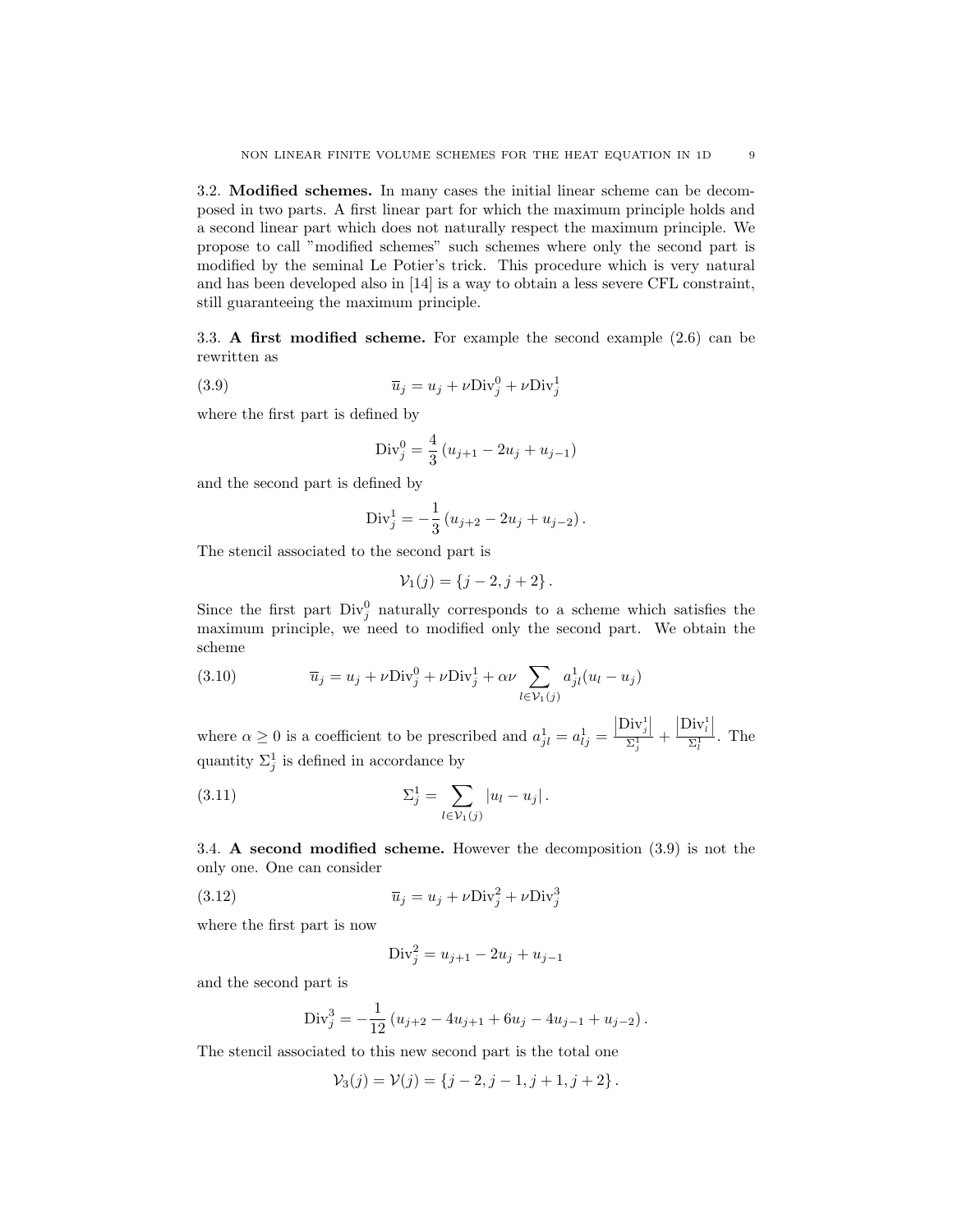Since the first part  $\text{Div}_j^2$  satisfies the maximum principle, we need to modified only the second part. We obtain the scheme

(3.13) 
$$
\overline{u}_j = u_j + \nu \text{Div}_j^2 + \nu \text{Div}_j^3 + \alpha \nu \sum_{l \in \mathcal{V}_3(j)} a_{jl}^3 (u_l - u_j)
$$

where  $\alpha \geq 0$  is a coefficient to be prescribed and

$$
a_{jl}^3 = a_{lj}^3 = \frac{|\text{Div}_j^3|}{\Sigma_j^3} + \frac{|\text{Div}_l^3|}{\Sigma_l^3}.
$$

The quantity  $\Sigma_j^3$  is defined by

(3.14) 
$$
\Sigma_j^3 = \sum_{l \in \mathcal{V}^3(j)} |u_l - u_j|.
$$

3.5. A third modified scheme. Here we perform a more important modification. We start from the decomposition

$$
u_{j+2} - 4u_{j+1} + 6u_j - 4u_{j-1} + u_{j-2}
$$
  
=  $(u_{j+2} - 3u_{j+1} + 3u_j - u_{j-1}) - (u_{j+1} - 3u_j + 3u_{j-1} - u_{j-2})$ 

We define

$$
\Sigma_j^4 = |u_{j+2} - 3u_{j+1} + 3u_j - u_{j-1}| + |u_{j+1} - 3u_j + 3u_{j-1} - u_{j-2}|
$$

and  $a_{jl}^4 = a_{lj}^4 =$  $\frac{\left|\text{Div}_j^3\right|}{\Sigma_j^4}$  +  $\frac{\left|\text{Div}_l^3\right|}{\Sigma_l^4}$  for  $l \in \{j+1, j-1\} = \mathcal{V}_4(j)$  (otherwise  $a_{jl} = 0$ ). Let us consider the scheme

(3.15) 
$$
\overline{u}_j = u_j + \nu \text{Div}_j^2 + \nu \text{Div}_j^3
$$

$$
+\alpha\nu a_{j,j+1}^4(u_{j+2}-3u_{j+1}+3u_j-u_{j-1})-\alpha\nu a_{j,j-1}^4(u_{j+1}-3u_j+3u_{j-1}-u_{j-2}).
$$

**Proposition 3.7.** Set  $\alpha = 1$ . The scheme (3.15) is of Finite Volume type and satisfies the maximum principle under the standard CFL condition (2.5).

Proof. We focus the second statement of the claim since the first statement is evident from (3.15). Performing the same kind of algebra as before we rewrite the second part of the linear flux as follows

$$
\text{Div}_j^3 = \frac{\text{Div}_j^3 \left| u_{j+2} - 3u_{j+2} + 3u_j - u_{j-1} \right|}{\sum_j^4} - \frac{-\text{Div}_j^3 \left| u_{j+1} - 3u_j + 3u_{j-1} - u_{j-2} \right|}{\sum_j^4}
$$

Plugging in (3.15) one obtains (3.16)

$$
\overline{u}_j = u_j + \nu \text{Div}_j^2 + \nu w (u_{j+2} - 3u_{j+1} + 3u_j - u_{j-1}) - \nu z (u_{j+1} - 3u_j + 3u_{j-1} - u_{j-2})
$$
  
where

$$
w = \left( (\alpha + \varepsilon_{j,j+1}) \frac{\left| \text{Div}_{j}^3 \right|}{\Sigma_j^4} + \alpha \frac{\left| \text{Div}_{j+1}^3 \right|}{\Sigma_{j+1}^4} \right)
$$

and

$$
z = \left( (\alpha - \varepsilon_{j,j-1}) \frac{|{\rm Div}_j^3|}{\Sigma_j^4} + \alpha \frac{|{\rm Div}_{j-1}^3|}{\Sigma_{j-1}^4} \right).
$$

Here

$$
\varepsilon_{j,j+1} = \begin{cases}\n+1 & \text{if } \text{Div}_{j}^{3}(u_{j+2} - 3u_{j+1} + 3u_{j} - u_{j-1}) > 0, \\
-1 & \text{if } \text{Div}_{j}^{3}(u_{j+2} - 3u_{j+1} + 3u_{j} - u_{j-1}) \le 0,\n\end{cases}
$$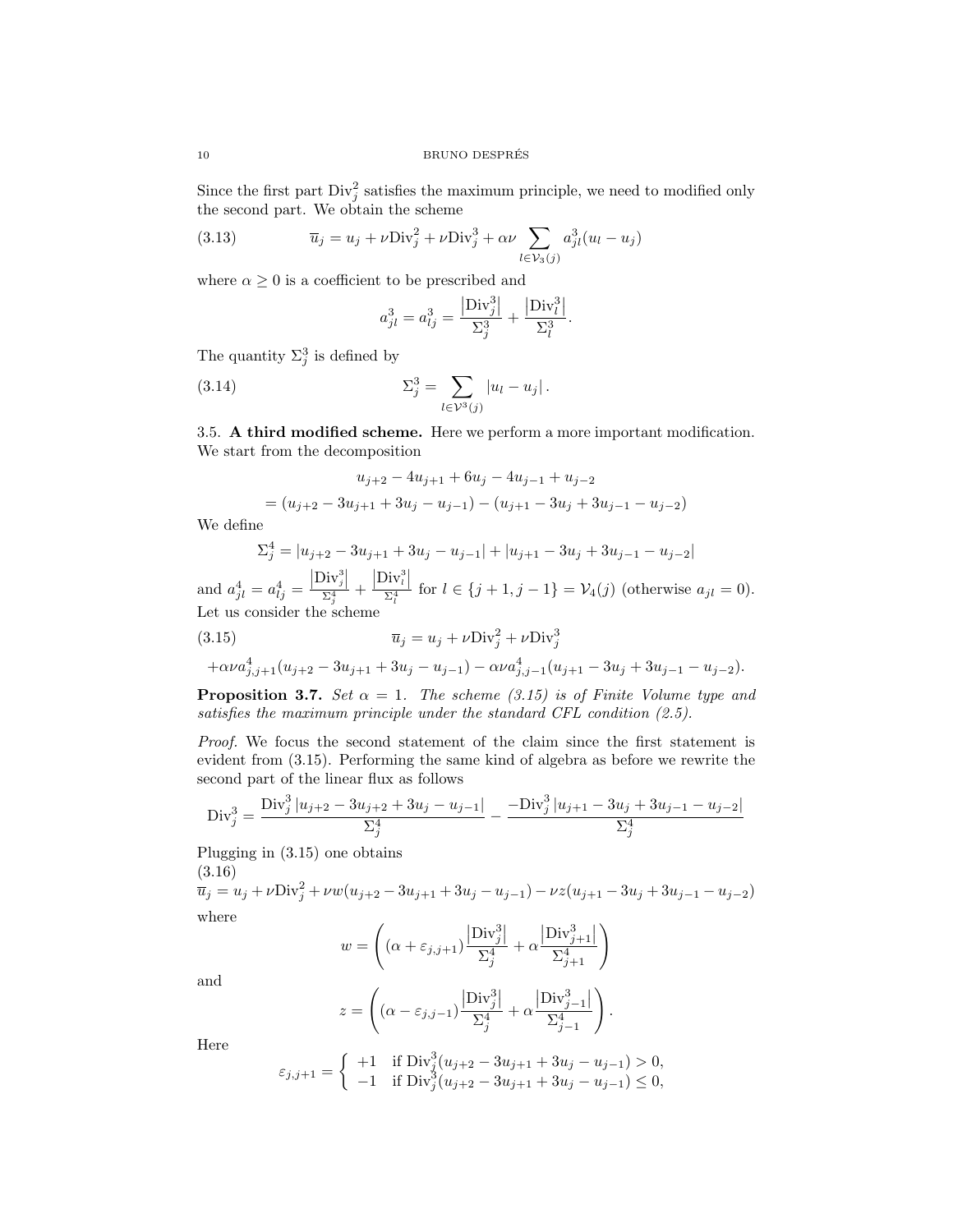and

$$
\varepsilon_{j,j-1} = \begin{cases}\n+1 & \text{if } \text{Div}_j^3(u_{j+1} - 3u_j + 3u_{j-1} - u_{j-2}) > 0, \\
-1 & \text{if } \text{Div}_j^3(u_{j+1} - 3u_j + 3u_{j-1} - u_{j-2}) \le 0.\n\end{cases}
$$

By construction  $|\text{Div}_j^3| \leq \frac{1}{12} \sum_j^4$  for all j, so  $w, z \leq \frac{1}{4}$ . The expansion of formula (3.16) is

$$
\overline{u}_j = (1 - 2\nu + 3w + 3z)u_j
$$

$$
+\nu\left(1-3w-z\right)u_{j+1}+\nu\left(1-w-3z\right)u_{j-1}+\nu w u_{j+2}+\nu z u_{j-2}
$$

from which the result is deduced since all weights are non negative under CFL  $2\nu \leq 1$ : that is  $1 - 2\nu + 3w + 3z \geq 0$ ,  $1 - 3w - z \geq 0$ ,  $1 - w - 3z$ ,  $\nu w \geq 0$  and  $\nu z \geq 0.$ 

3.6. Second order in time. The second order in time scheme (2.12) admits the explicit form

(3.18) 
$$
\overline{u}_j = u_j + \nu \text{Div}_j^2 + (1 - 6\nu)\nu \text{Div}_j^3
$$

which is very close to  $(3.12)$ . So it is easy to modify  $(3.15)$  which becomes

(3.19) 
$$
\overline{u}_j = u_j + \nu \text{Div}_j^2 + (1 - 6\nu)\nu \text{Div}_j^3 + \alpha |1 - 6\nu|\nu a_{j,j+2}^4 (u_{j+2} - 3u_{j+2} + 3u_j - u_{j-1}) -\alpha |1 - 6\nu|\nu a_{j,j+1}^4 (u_{j+1} - 3u_j + 3u_{j-1} - u_{j-2}).
$$

**Proposition 3.8.** Assume  $6\nu \leq 1$ . The scheme (3.19) satisfies the maximum principle under the standard CFL condition (2.5).

*Proof.* Change w (resp. z) in  $|1 - 6\nu|$  (resp.  $|1 - 6\nu|$  z) in (3.17).

3.7. General formulation. Motivated by the previous examples, we will study the following family of modified schemes

$$
\overline{u}_j = u_j + \nu \text{Div}_j + \alpha \nu g_j
$$

where  $Div_i$  is a given linear stencil and

$$
g_j = \sum_l a_{jl} (u_l - u_j)
$$

is the non linear correction such that  $a_{jl}$  vanishes for  $|j - l|$  large enough. We introduce natural notations.

• T is the translation operator, that is

$$
(Tu)_j = u_{j+1}, \quad u \in l_2.
$$

•  $D$  is the difference operator, that is

$$
D=T-I.
$$

• We note for convenience the operator  $A \in \mathcal{L}(l_2)$  such that

$$
(Au)_j = -\text{Div}_j, \quad \forall u \in l_2.
$$

A quantity that plays an important role in the analysis developed in this work is the following.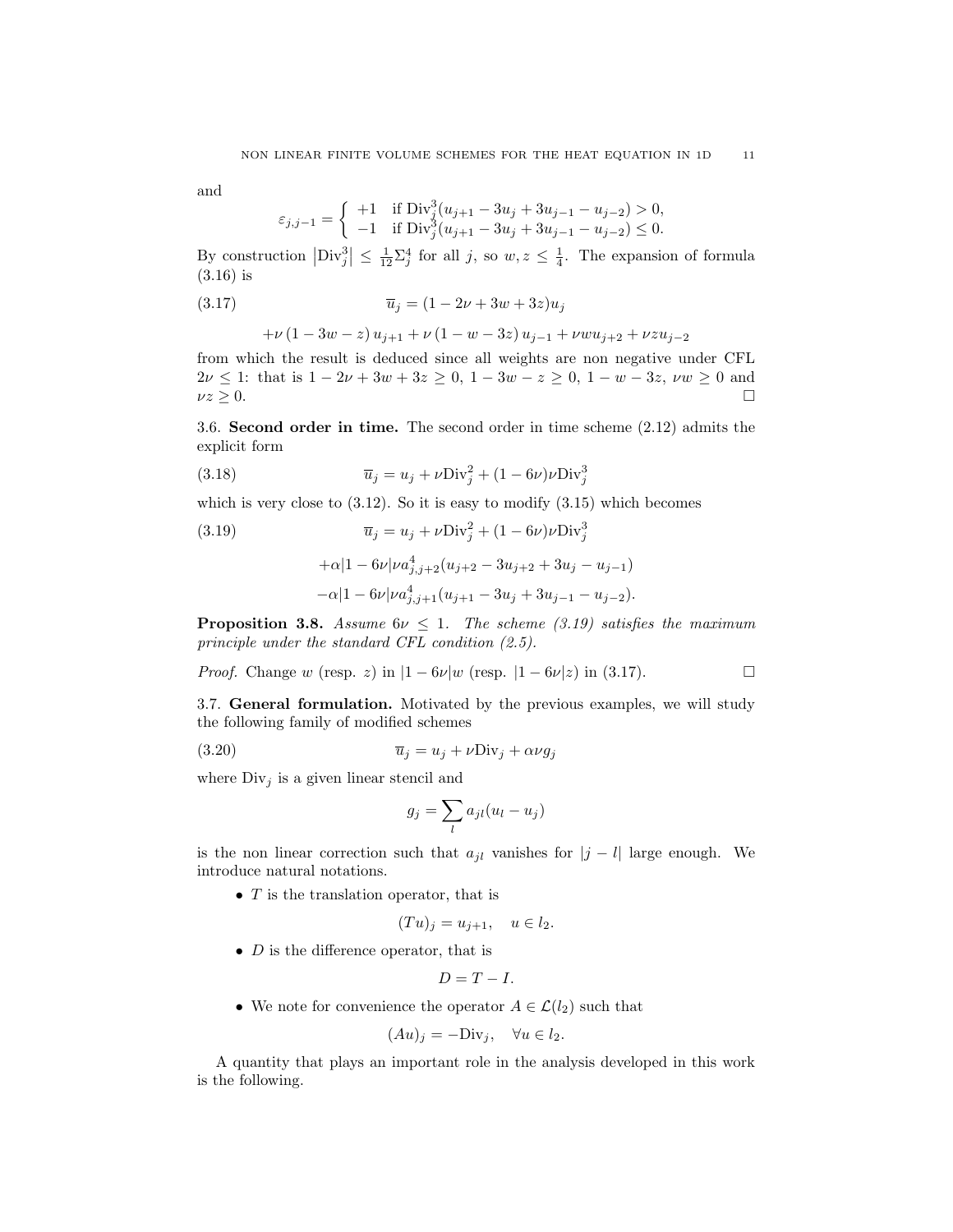**Definition 3.9.** Let  $q \in \mathbb{N}^*$  be an integer naturally defined by the scheme. Throughout this paper, the continuity constant of g with respect to  $D^qu$  will be denoted by  $Q > 0$ , that is

$$
||g|| \le Q||D^qu||.
$$

For example let us consider the scheme (3.15) for which the source  $g = (g_j) \in l_2$ is defined by

$$
g_j = a_{j,j+2}^4(u_{j+2} - 3u_{j+2} + 3u_j - u_{j-1}) - a_{j,j-1}^4(u_{j+1} - 3u_j + 3u_{j-1} - u_{j-2})
$$

**Proposition 3.10.** The source of the scheme (3.15) is such that  $||g|| \leq \frac{1+\sqrt{2}}{12} ||D^4u||$ , that is  $Q = \frac{1+\sqrt{2}}{12}$  and  $q = 4$ .

*Proof.* We first notice that  $||A^3u|| \le \frac{1}{12}||D^4u||$  where we have used natural notations compatible with  $(3.15)$ . It remains to compute the continuity constant of g with respect to  $A^3u$ . One has the decomposition  $g_j = h_j + k_j + l_j$  with

$$
h_j = \frac{(u_{j+2} - 3u_{j+1} + 3u_j - u_{j-1}) - (u_{j+1} - 3u_j + 3u_{j-1} - u_{j-2})}{\sum_{j}^4} |Div_j^3|,
$$
  

$$
k_j = \frac{u_{j+2} - 3u_{j+1} + 3u_j - u_{j-1}}{\sum_{j+1}^4} |Div_{j+1}^3|
$$

and

$$
l_j = \frac{u_{j+1} - 3u_j + 3u_{j-1} - u_{j-2}}{\Sigma_{j-1}^4} \left| \text{Div}_{j-1}^3 \right|.
$$

Since  $|h_j| \leq |\text{Div}_j^3|$ , then  $||h|| \leq ||A^3u||$ . One the other hand one has that  $|k_j| \leq$  $\alpha_{j+1}|\text{Div}_{j+1}^3|$  and  $|l_j| \leq \beta_{j-1}|\text{Div}_{j-1}^3|$  where the coefficients

$$
\alpha_{j+1} = \frac{|u_{j+2} - 3u_{j+1} + 3u_j - u_{j-1}|}{\sum_{j+1}^4} \text{ and } \beta_{j-1} = \frac{|u_{j+1} - 3u_j + 3u_{j-1} - u_{j-2}|}{\sum_{j-1}^4}
$$

satisfy

$$
0 \le \alpha_j, \beta_j
$$
 and  $\alpha_j + \beta_j = 1$   $\forall j$ .

So

$$
||k + l||^{2} \leq \Delta x \sum_{j} (\alpha_{j+1}|\text{Div}_{j+1}^{3}| + \beta_{j-1}|\text{Div}_{j-1}^{3}|)^{2}
$$
  
\n
$$
\leq \Delta x \sum_{j} 2\alpha_{j+1}^{2}|\text{Div}_{j+1}^{3}|^{2} + \Delta x \sum_{j} 2\beta_{j-1}^{2}|\text{Div}_{j-1}^{3}|^{2}
$$
  
\n
$$
\leq 2\Delta x \sum_{j} (\alpha_{j}^{2} + \beta_{j}^{2})|\text{Div}_{j}^{3}|^{2} \leq 2\Delta x \sum_{j} |\text{Div}_{j}^{3}|^{2}.
$$

Therefore  $||k + l|| \leq \sqrt{2} ||A^3u||$  from which the result is deduced.

**Proposition 3.11.** The source of the scheme  $(3.19)$  is such that

$$
||g|| \le \frac{1+\sqrt{2}}{12}|1-6\nu| ||D^4u||,
$$

that is  $Q = \frac{1+\sqrt{2}}{12} |1-6\nu|$  and  $q = 4$ .

*Proof.* Evident from previous proposition and definition (3.19). The  $|1 - 6\nu|$  is because we use the second order in time scheme.  $\Box$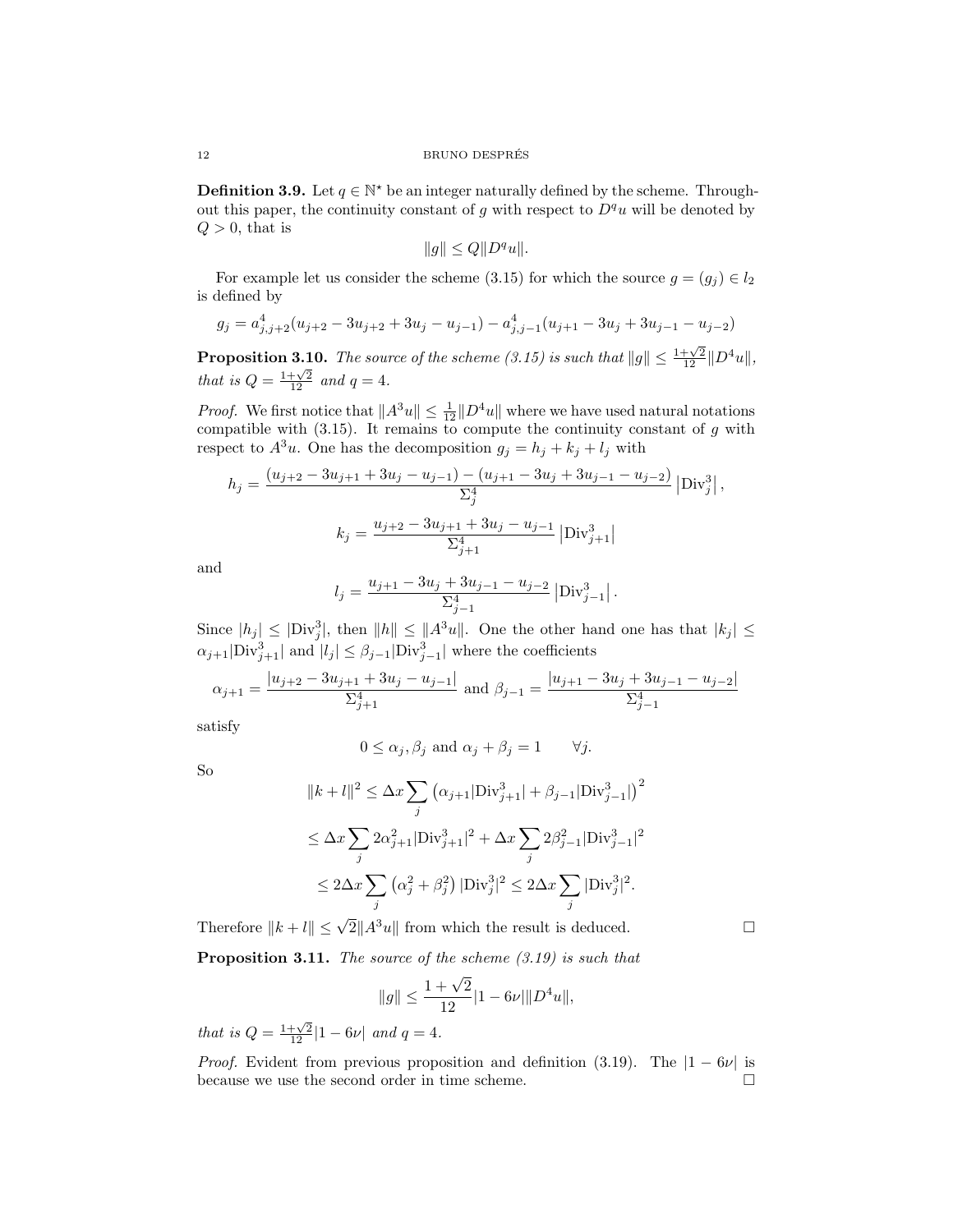### 4. Estimates

With the above notations and definition, any of the previous schemes can be rewritten as

$$
\overline{u} = (I - \nu A)u + \alpha \nu g.
$$

The Duhamel's formula can be used to express the solution at time step  $n$  in function of the initial solution and the correction

(4.1) 
$$
u^{n} = (I - \nu A)^{n} u^{0} + \alpha \nu \sum_{p=0}^{n-1} (I - \nu A)^{n-1-p} g^{p}.
$$

It shows that the solution at time step  $n\Delta t$  is the sum of the standard discrete solution plus a contribution due the corrections. Our goal is to show that the global correction is small in some norm. Before we need some a priori estimates on the  $g^p$ s. These estimates will be obtained using a control of the non linear part of the Duhamel's formula by the linear part.

By application of the operator  $D<sup>q</sup>$  to the Duhamel formula (4.1), one gets the identity

(4.2) 
$$
D^q u^n = (I - \nu A)^n D^q u^0 + \alpha \nu \sum_{p=0}^{n-1} (I - \nu A)^{n-1-p} D^q g^p.
$$

Using the continuity of  $g^p$  with respect to  $D^q u^p$ , it yields the estimate

$$
||D^{q}u^{n}|| \leq ||(I - \nu A)^{n} D^{q}u^{0}|| + Q\alpha\nu \sum_{p=0}^{n-1} ||(I - \nu A)^{n-1-p} D^{q}|| ||D^{q}u^{p}||.
$$

A fundamental property is the following.

**Proposition 4.1.** Assume  $l_2$  contractivity of the linear part of the scheme. Assume there exists  $\varepsilon > 0$  such that

(4.3) 
$$
Q\alpha\nu\sum_{l=0}^{\infty} \|\left(I-\nu A\right)^{l}D^{q}\| \leq 1-\varepsilon.
$$

Then one has the stability estimate

$$
\sup_{n\in\mathbb{N}}\|D^qu^n\|\leq \frac{1}{\varepsilon}\|D^qu^0\|\qquad\forall u^0\in l_2.
$$

Remark 4.2. The dissipativity of the scheme insures that  $\lim_{l\to\infty} || (I - \nu A)^l D^q || =$ 0 this property is been used in [7, 6] to study non linear schemes for the transport equation. In this study, the dissipativity of the semi-group  $(I - \nu A)^l$  is much stronger since it is a fundamental property of the heat equation. This dissipativity is essential to obtain a control of the non linear part of the Duhamel's formula.

*Proof.* The  $l_2$  contractivity is in our case equivalent to the stability in  $l_2$  with a stability constant equal to 1, that is  $||(I - \nu A)^l|| \leq 1$  for all  $l \in \mathbb{N}$ . Let us define  $Z_N = \sup_{n \le N} ||D^q u^n||$  which satisfies the estimate

$$
Z_N \leq ||D^q u^0|| + \left(Q\alpha \nu \sum_{p=0}^{N-1} ||(I - \Delta t A)^{n-1-p} D^q||\right) Z_{N-1}.
$$

It turns into  $Z_N \leq ||D^q u^0|| + (1 - \varepsilon)Z_N$  which shows that  $Z_N \leq \frac{1}{\varepsilon} ||D^q u^0||$ . Since it is true for all  $N$ , it shows the claim.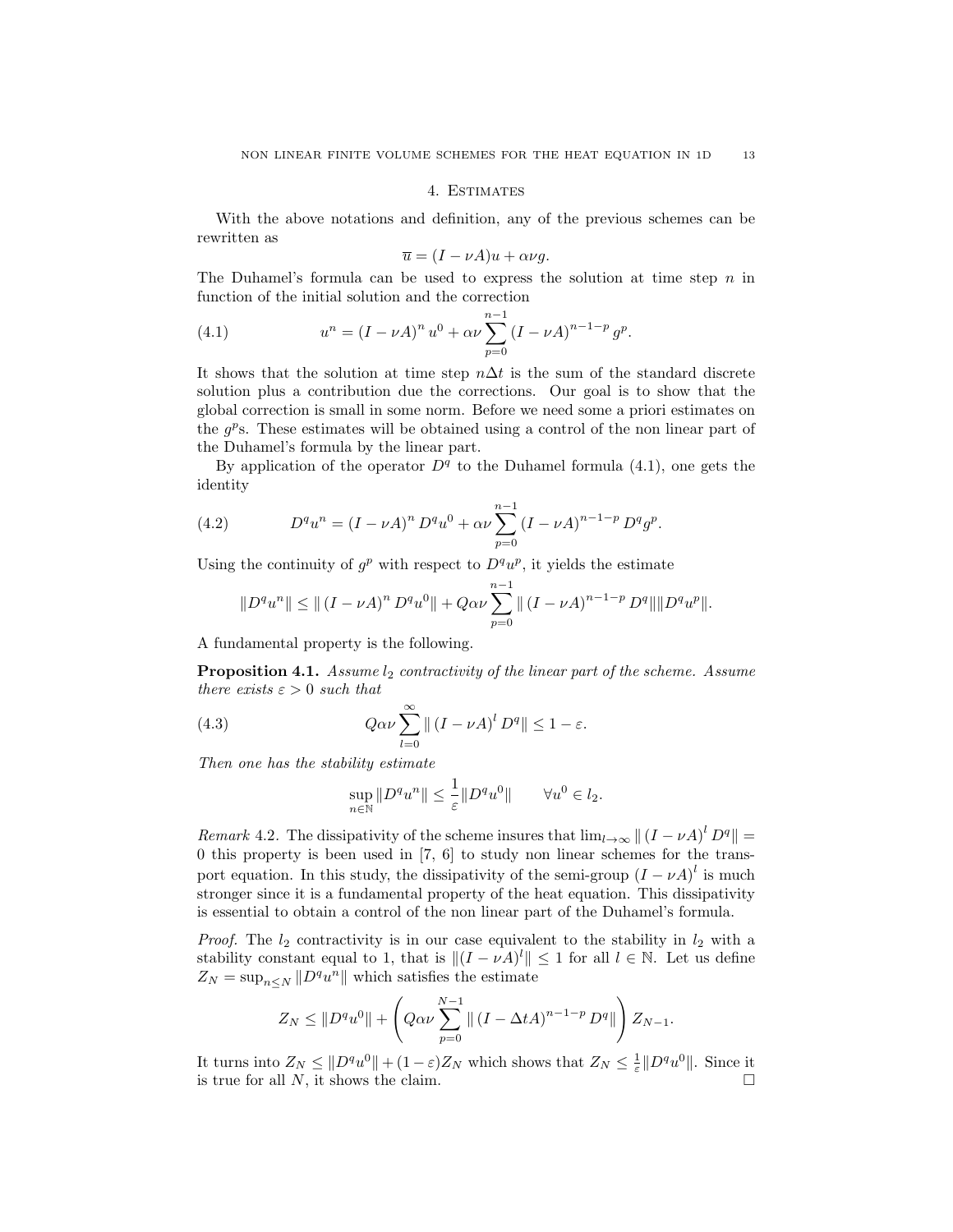For convenience we define the generic function

(4.4) 
$$
F(\nu) = Q\nu \sum_{l=0}^{\infty} || (I - \nu A)^{l} D^{q} ||.
$$

Since  $\alpha = 1$  is used to guarantee the maximum property of the schemes, the criterion that we study is ultimately

 $F(\nu) < 1.$ 

We will now study the function  $F$  for the different operators  $A$  and different ks. The estimates developed below are used to prove this estimate. The interested reader can jump first to figure 3 where some numerical evaluations of these functions are displayed and then go back to the theory of the next section. The main message of figure 3 is that the condition  $F(\nu)$  is naturally satisfied.

4.1. Basic operator. Some of the justifications of the bounds used hereafter for general operators A are greatly simplified if one can first prove (4.3) with

.

$$
(4.5) \t\t A_1 = -T + 2I - T^{-1}
$$

For a given k, the Fourier symbol of  $(I - \nu A_1)^l D^k$  is

$$
\lambda_l(\theta) = \left(1 + \nu(e^{i\theta} - 2 + e^{-i\theta})^l \left(e^{i\theta} - 1\right)^k, \qquad \theta \in \mathbb{R}.
$$

One has that

$$
|\lambda_l(\theta)| = \left|1 - 4\nu\sin^2\frac{\theta}{2}\right|^l \left|2\sin\frac{\theta}{2}\right|^k.
$$

We assume

$$
(4.6) \t\t 4\nu \le 1
$$

which is twice more restrictive than  $(2.5)$ . It will simplify a lot the analysis and is not a real restriction. We perform the change of variable  $y = |2 \sin \frac{\theta}{2}|$ . Let us define the function

 $f_l^{\nu}(y) = (1 - \nu y^2)^l y^k$ 

$$
so\ that
$$

(4.7) 
$$
\| (I - \nu A_1)^l D^k \| = \max_{0 \le y \le 2} f_l^{\nu}(y).
$$

Let us set

$$
\mu_l(\nu) = \max_{0 \le y \le 2} f_l^{\nu}(y) \qquad l \in \mathbb{N}.
$$

We finally define

$$
E_1(\nu) = \nu \sum_{l=0}^{\infty} \mu_l(\nu).
$$

**Proposition 4.3.** Assume  $k < 2$ . Then  $E_1(\nu) = +\infty$ .

*Proof.* Note that  $\mu_l$ ,  $E_1$ , ...can be studied for real positive k as well, not only integer values. By definition  $\mu_l(\nu) \geq f_l^{\nu}(z)$  for any  $z \in [0, 2]$ . So

$$
E_1(\nu) \ge \nu \sum_{l=0}^{\infty} (1 - \nu z^2)^l z^k = z^{k-2} \quad \forall z \in [0,2].
$$

If  $k < 2$  the right hand side is singular for  $z = 0$ . It ends the proof.

$$
^{14}
$$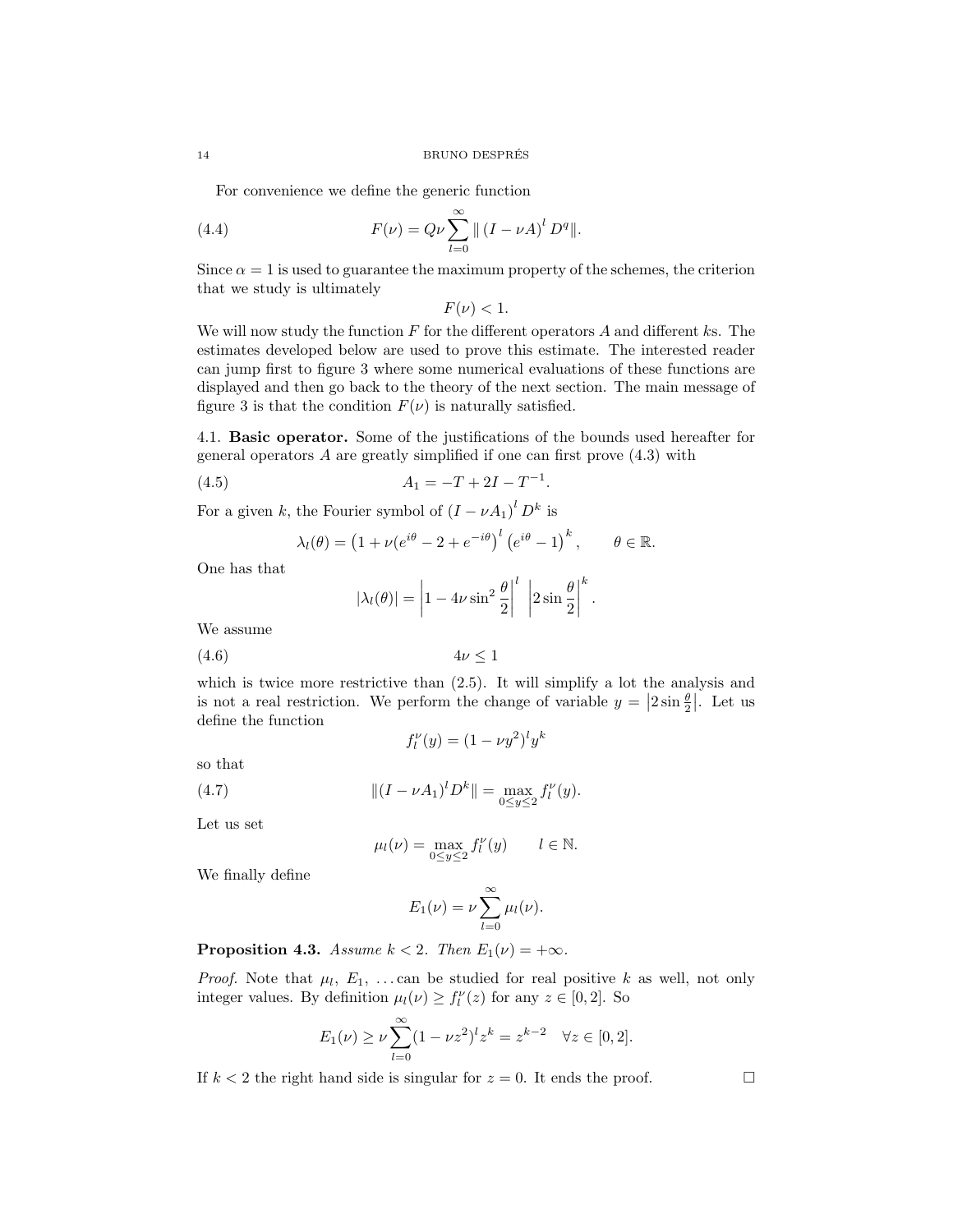Remark 4.4. It will be showed hereafter that  $k = 2$  is also singular. So it must be understood that  $k > 2$  in all the rest of the paper.

Elementary properties of  $f_l^{\nu}$  and  $\mu_l(\nu)$  are the following: one has

$$
f_{l+1}^{\nu}(y) \le f_l^{\nu}(y), \qquad 0 \le y \le 2
$$

and

$$
\frac{d}{d\nu}f_l^{\nu}(y) \le 0, \qquad 0 \le y \le 2.
$$

Therefore

$$
\mu_{l+1}(\nu) \leq \mu_l(\nu) \qquad \forall l \in \mathbb{N}.
$$

Next we study the function  $f_l$ . One has

$$
\frac{d}{dy}f_l^{\nu}(y) = -2l\nu y(1 - \nu y^2)^{l-1}y^k + k(1 - \nu y^2)^l y^{k-1}
$$

$$
= (1 - \nu y^2)^{l-1}y^{k-1} (-2l\nu y^2 + k - k\nu y^2).
$$

We define

$$
y_l^2 = \frac{k}{\nu(2l+k)}
$$

so that  $f_l$  increases from  $y = 0$  to  $y_l$ , then decreases from  $y_l$  to  $\left(\frac{1}{\nu}\right)^{\frac{1}{2}}$ . We note that

$$
0 \le \dots \le y_{l+1}^2 \le y_l^2 \le \dots \le y_0^2 = \frac{1}{\nu}
$$

and that  $4 \leq \frac{1}{\nu}$  due to the CFL condition (4.6). So

• Either  $y_l < 2$  and

$$
\mu_l(\nu) = f_l^{\nu}(y_l) = \left(\frac{2l}{2l+k}\right)^l \left(\frac{k}{\nu(2l+k)}\right)^{\frac{k}{2}}.
$$
  
• Or  $y_l \ge 2$  and

$$
\mu_l(\nu) = f_l^{\nu}(2) = (1 - 4\nu)^l 2^k.
$$

The transition is for  $L(\nu)$  such that

$$
\frac{k}{\nu(2(L(\nu)+1)+k)} < 4 \le \frac{k}{\nu(2L(\nu)+k)}
$$

that is

(4.8) 
$$
\frac{k}{2} \left( \frac{1}{4\nu} - 1 \right) - 1 < L(\nu) \leq \frac{k}{2} \left( \frac{1}{4\nu} - 1 \right)
$$

which means that

$$
L(\nu) = \left[\frac{k}{2}\left(\frac{1}{4\nu} - 1\right)\right].
$$

**Proposition 4.5.** Assuming  $k > 2$ , one has the bound  $E_1(\nu) \leq h(\nu)$  with

(4.9) 
$$
h(\nu) = 2^{k-2} \left( 1 - (1 - 4\nu)^{\frac{k}{8\nu}} \right) + \lambda_k(\nu) \left( \frac{2^{k-2}k}{k-2} + \nu 2^k \right).
$$

where

$$
\lambda_k(\nu) = \left(\frac{2\left[\frac{k}{2}\left(\frac{1}{4\nu}-1\right)\right]+2}{2\left[\frac{k}{2}\left(\frac{1}{4\nu}-1\right)\right]+2+k}\right)^{\left[\frac{k}{2}\left(\frac{1}{4\nu}-1\right)\right]+1}
$$

.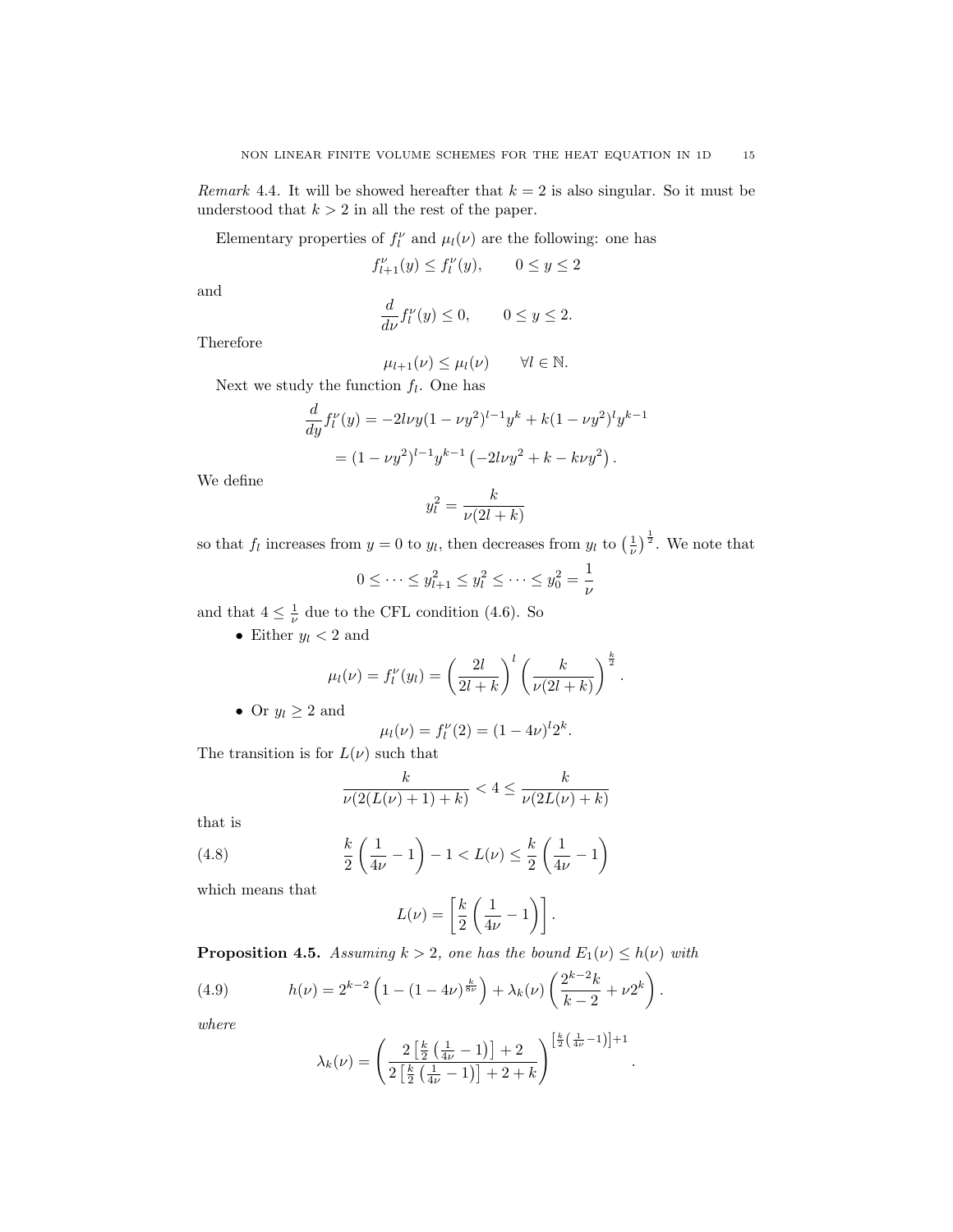Remark 4.6. It can be checked this estimate is sharp for small  $\nu$ . In particular one has that the limit value in  $0^+$  is given by  $E_1(\nu) = h(0)$  and

.

(4.10) 
$$
h(0) = \frac{2^k}{4} + e^{-\frac{k}{2}} \frac{2^{k-1}}{k-2}
$$

Indeed the first term admits the limit value  $(1-4\nu)^{\frac{k}{8\nu}}$  tends to  $e^{-\frac{k}{2}}$  when  $\nu$  vanishes. Concerning the second term one noticed that  $\lambda_k(\nu) = \left(\frac{2(L+1)}{2(L+1)+1}\right)$  $\frac{2(L+1)}{2(L+1)+k}$ <sup>L+1</sup> with  $L \to \infty$  in the regime  $\nu \to 0^+$ . Therefore  $\lambda_k(0^+) = e^{-\frac{k}{2}}$  by continuity: it yields (4.10). This numerical value can be checked in the numerical figure 2.

Remark 4.7. The same proof shows that  $E_1(\nu) = +\infty$  for  $k = 2$ , because  $Z_2$  (see below) diverges.

Proof. We obtain the formula for the sum of norms (4.7)

(4.11) 
$$
\sum_{l=0}^{\infty} \mu_l(\nu) = \underbrace{\sum_{l \le L} (1 - 4\nu)^l 2^k}_{=Z_1} + \underbrace{\sum_{L+1 \le l} \left(\frac{2l}{2l+k}\right)^l \left(\frac{k}{\nu(2l+k)}\right)^{\frac{k}{2}}}_{=Z_2}.
$$

One has the identity  $\nu Z_1 = 2^{k-2} (1 - (1 - 4\nu)^{L+1})$ . Since

$$
L + 1 = \left[\frac{k}{2}\left(\frac{1}{4\nu} - 1\right)\right] + 1 \le \frac{k}{2}\left(\frac{1}{4\nu} - 1\right) + 1 \le \frac{k}{8\nu} - \frac{k-2}{2} \le \frac{k}{8\nu}.
$$

one has that

$$
\nu Z_1 \le 2^{k-2} \left( 1 - (1 - 4\nu)^{\frac{k}{8\nu}} \right).
$$

The second term can be analyzed as a staircase Riemann approximation of a convergent integral. Indeed let us define  $x_l = \nu \frac{l}{k}$ , so that  $\nu Z_2$  can be rewritten as

$$
\nu Z_2 = k \left( \frac{\nu}{k} \sum_{x_l \leq \frac{\nu}{k}(L+1)} \left( \frac{1}{1 + \frac{\nu}{2x_l}} \right)^{\frac{k x_l}{\nu}} \left( \frac{1}{2x_l + \nu} \right)^{\frac{k}{2}} \right)
$$

Let  $\gamma = \frac{k}{2} > 0$ : the function  $z \mapsto \left(\frac{1}{1+z}\right)^{\frac{\gamma}{z}}$  is increasing. Since  $\frac{\nu}{2x_l} \leq \frac{\nu}{2(\frac{\nu}{k}(L+1))}$ , one obtains that

$$
\left(\frac{1}{1+\frac{\nu}{2x_l}}\right)^{\frac{kx_l}{\nu}} \le \left(\frac{1}{1+\frac{\nu}{2\frac{\nu}{k}(L+1)}}\right)^{\frac{k\frac{\nu}{k}(L+1)}{\nu}} = \lambda_k(\nu).
$$

So  $\nu Z_2 \leq k \lambda_k(\nu)G$  with

$$
G = \frac{\nu}{k} \sum_{x_l \le \frac{\nu}{k}(L+1)} \left( \frac{1}{2x_l + \nu} \right)^{\frac{k}{2}}
$$

in which we recognize the staircase approximation of the Riemann's integral of the decreasing function  $x \mapsto \left(\frac{1}{2x+\nu}\right)^{\frac{k}{2}}$ . It is convenient to isolate the first term, that is

(4.12) 
$$
G = \frac{\nu}{k} \left( \frac{1}{2x_{L+1} + \nu} \right)^{\frac{k}{2}} + \underbrace{\frac{\nu}{k}}_{\frac{\nu}{k}(L+2) \leq x_l} \left( \frac{1}{2x_l + \nu} \right)^{\frac{k}{2}}.
$$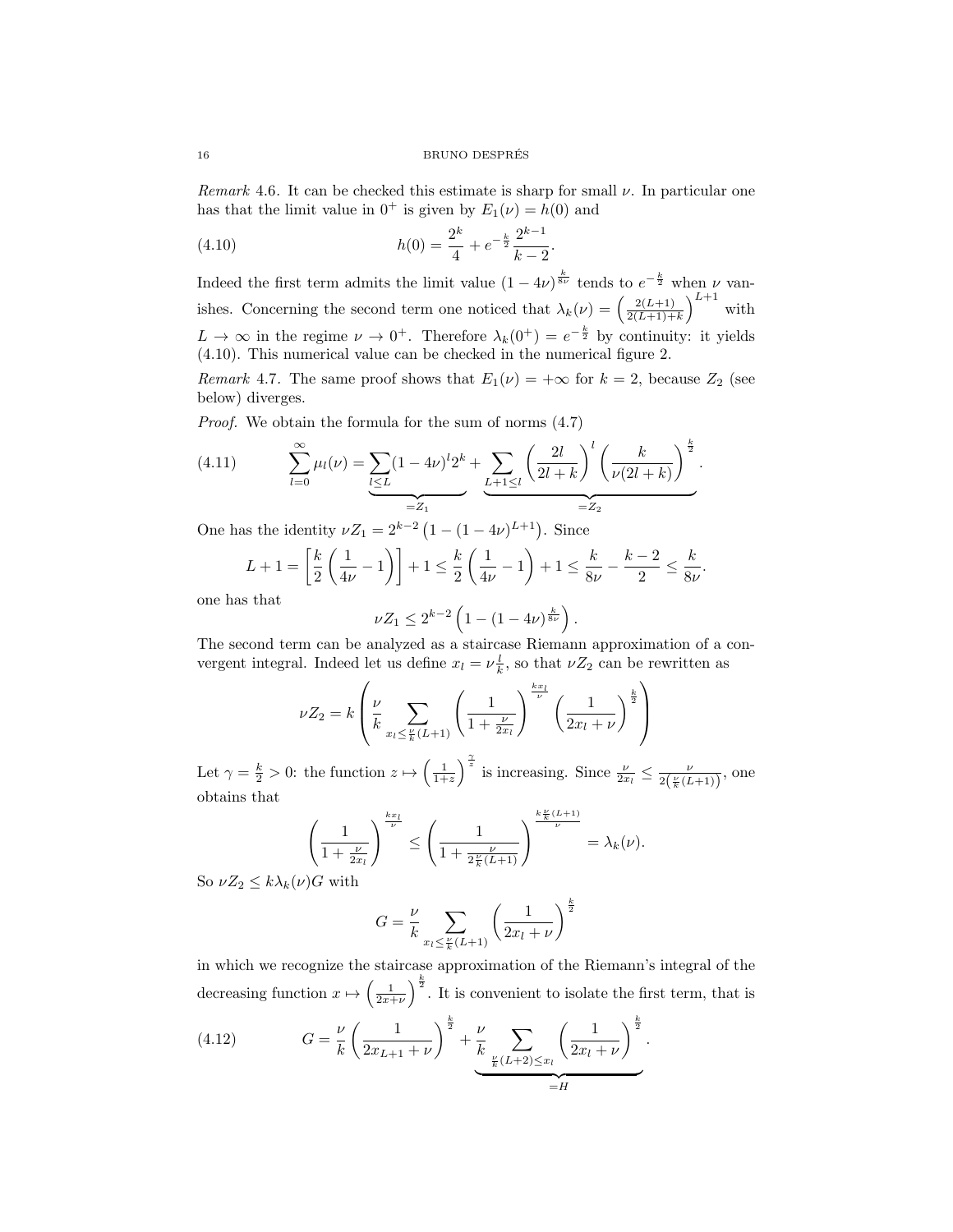The first term can be bounded using

$$
2x_{L+1} + \nu = 2\left(\frac{\nu}{k}\left(\left[\frac{k}{2}\left(\frac{1}{4\nu} - 1\right)\right] + 1\right)\right) + \nu
$$
  
\n
$$
\geq 2\left(\frac{\nu}{k}\left(\frac{k}{2}\left(\frac{1}{4\nu} - 1\right) + 1\right)\right) + \nu \geq \frac{1}{4}
$$

which yields

$$
\frac{\nu}{k} \left( \frac{1}{2x_{L+1} + \nu} \right)^{\frac{k}{2}} \leq \frac{\nu 2^k}{k}.
$$

The rest can be bounded using  $\frac{\nu}{k} \left( \frac{1}{2x_l+\nu} \right)^{\frac{k}{2}} \leq \int_{x_l-\frac{\nu}{k}}^{x_l}$  $d_{x}$  $\frac{dx}{(2x+\nu)^{\frac{k}{2}}}$ . Therefore  $H \leq$  $\int_{\frac{\nu}{k}}^{\infty} (L+1) \frac{dx}{(2x+\nu)}$  $\frac{dx}{(2x+\nu)^{\frac{k}{2}}}$ . Since

$$
\frac{\nu}{k}(L+1) = \frac{\nu}{k}\left(\left[\frac{k}{2}\left(\frac{1}{4\nu}-1\right)\right]+1\right) \ge \frac{\nu}{k}\frac{k}{2}\left(\frac{1}{4\nu}-1\right) = \frac{1}{8} - \frac{\nu}{2}
$$

one gets that

$$
H \le \int_{\frac{1}{8} - \frac{\nu}{2}}^{\infty} \frac{dx}{(2x + \nu)^{\frac{k}{2}}} = \frac{4^{\frac{k}{2} - 1}}{k - 2} = \frac{2^{k - 2}}{k - 2}.
$$

That is  $\nu Z_2 \leq k \lambda_k(\nu) \left(\nu \frac{2^k}{k} + \frac{2^{k-1}}{k-2}\right)$  $\left(\frac{2^{k-1}}{k-2}\right)$ . It ends the proof.

4.2. Fourth order operator. Next we consider the operator

(4.13) 
$$
A_2 = -T + 2I - T^{-1} + \frac{1}{12} (T^2 - 4T + 6I - 4T^{-1} + T^{-2})
$$

which corresponds to the scheme  $(2.8)$  or  $(3.1)$ . For a given k, the Fourier symbol of  $(I - \nu A_2)^l D^k$  is

$$
\lambda_l(\theta) = \left(1 + \nu(e^{i\theta} - 2 + e^{-i\theta}) - \frac{1}{12}\nu(e^{2i\theta} - 4e^{i\theta} + 6 - 4e^{-i\theta} + e^{-2i\theta})\right)^l
$$

$$
\times (e^{i\theta} - 1)^k.
$$

One has that

$$
|\lambda_l(\theta)| = \left| 1 - 4\nu \sin^2 \frac{\theta}{2} - \frac{4}{3}\nu \sin^4 \frac{\theta}{2} \right|^l \left| 2\sin \frac{\theta}{2} \right|^k.
$$

The method of analysis is very similar to the previous one. We assume for simplicity of the analysis that

(4.14) 
$$
\frac{16}{3}\nu \le 1.
$$

Let us define the function

$$
g_l^{\nu}(y) = (1 - \nu y^2 - \frac{1}{12}\nu y^4)^l y^k
$$
,  $y = 2|\sin \frac{\theta}{2}|$ ,

so that

(4.15) 
$$
\| (I - \nu A_2)^l D^k \| = \max_{0 \le y \le 2} g_l(y).
$$

Let us set

$$
\sigma_l(\nu) = \max_{0 \le y \le 2} g_l^{\nu}(y)
$$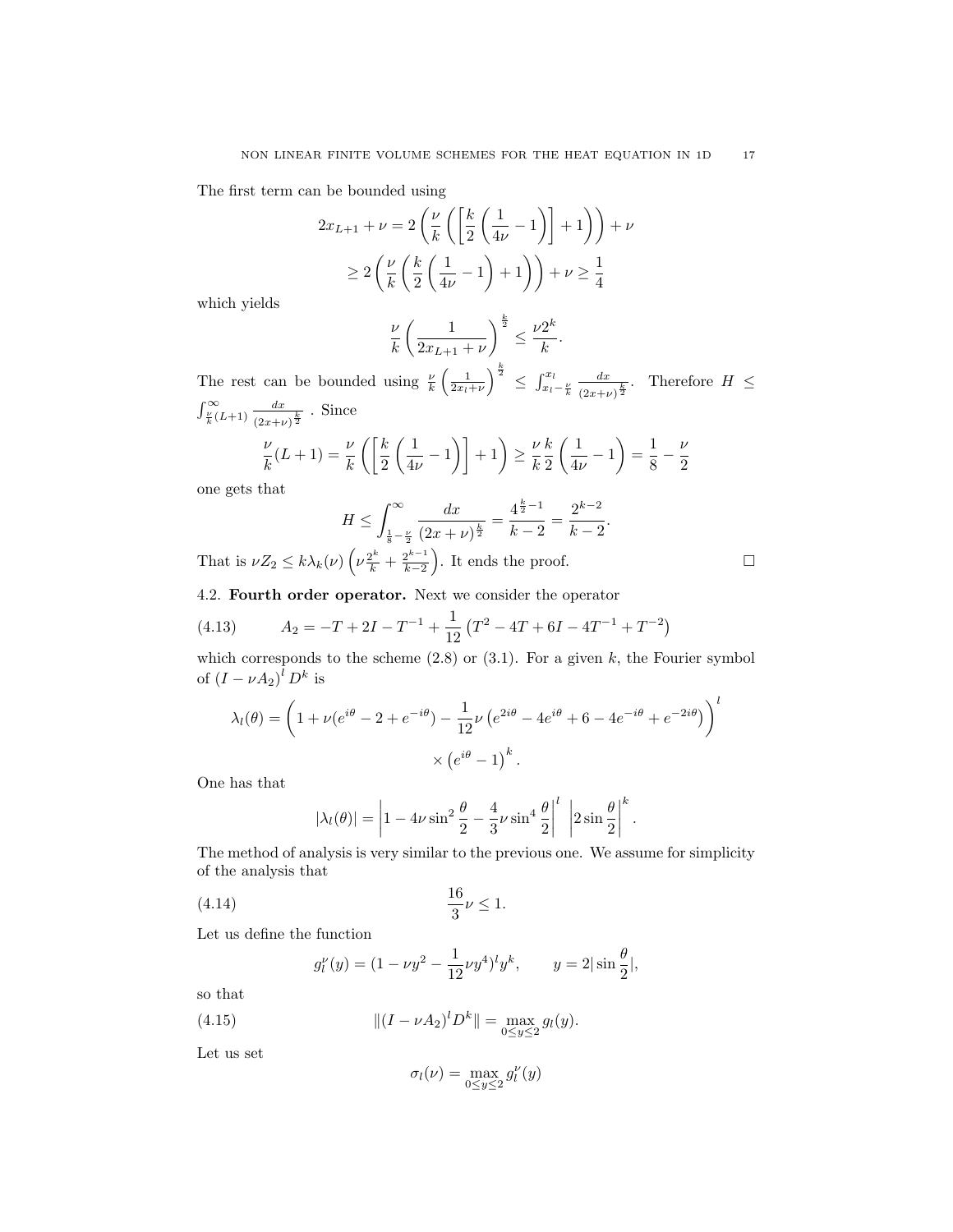together with

$$
E_2(\nu) = \nu \sum_{l=0}^{\infty} \sigma_l(\nu).
$$

**Proposition 4.8.** Assume the CFL condition  $(4.14)$ . Then

•  $\sigma_l(\nu) \leq \mu_l(\nu)$  for all l: it yields  $E_2 \leq E_1$  and

$$
E_2 \in L^{\infty} \left[0, \frac{3}{16}\right].
$$

•  $\sigma_{l+1}(\nu) \leq \sigma_l(\nu)$  for all l.

*Proof.* Evident since  $g_l^{\nu}(y) \leq f_l^{\nu}(y)$  for  $\frac{16}{3}\nu \leq 1$ .

The extremal point of  $g_l$  is  $z_l$  such that  $g'_l(z_l) = 0$ . That is

$$
(2l+k)z_l^2+\left(\frac{k}{12}+\frac{l}{3}\right)z_l^4=\frac{k}{\nu}.
$$

One sees of course that  $z_l \leq y_l$ . The solution is

$$
z_l^2 = \frac{-(2l+k)z + \sqrt{(2l+k)^2 + 4\left(\frac{k}{12} + \frac{l}{3}\right)\frac{k}{\nu}}}{2\left(\frac{k}{12} + \frac{l}{3}\right)},
$$

or also in the conjugate form

$$
z_l^2 = \frac{2\frac{k}{\nu}}{(2l+k)z + \sqrt{(2l+k)^2 + 4\left(\frac{k}{12} + \frac{l}{3}\right)\frac{k}{\nu}}}.
$$

The value of  $\sigma_l(\nu)$  is as follows

• Either  $z_l < 2$  so

$$
\sigma_l(\nu) = \left(1 - \nu z_l^2 - \frac{4}{3}\nu z_l^4\right)^l z_l^k.
$$

• Or  $n_l \geq 2$  and

$$
\sigma_l(\nu) = g_l^{\nu}(2) = \left(1 - \frac{16}{3}\nu\right)^l 2^k.
$$

The transition is the largest  $M$  such that

$$
(2l+k)z_M^2 + \left(\frac{k}{12} + \frac{l}{3}\right)z_M^4 < \frac{k}{\nu}.
$$

Therefore

(4.16) 
$$
E_2(\nu) = \sum_{l \le M} \left(1 - \frac{16}{3}\nu\right)^l 2^k + \sum_{M+1 \le l} \left(1 - \nu z_l^2 - \frac{4}{3}\nu z_l^4\right)^l z_l^k.
$$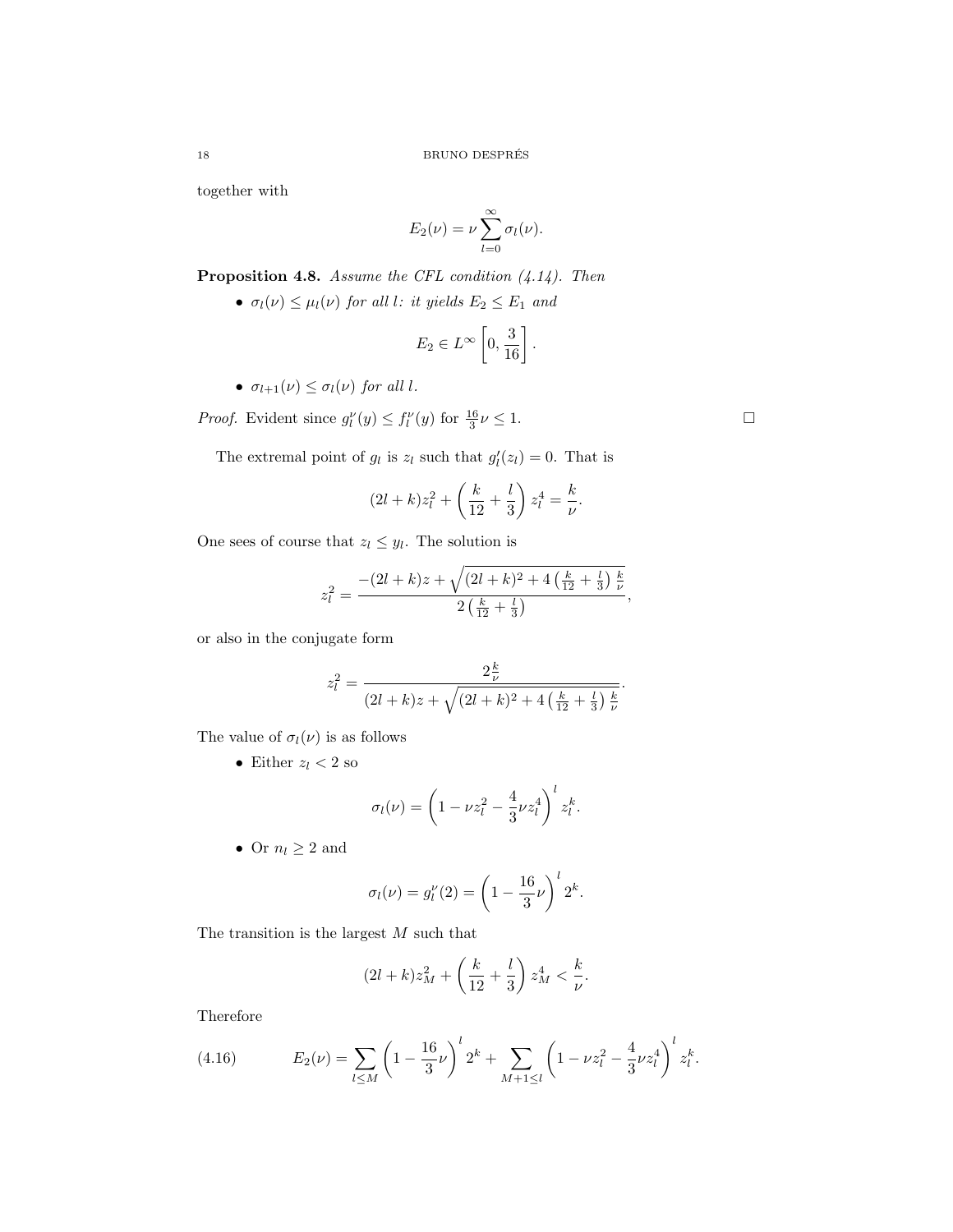4.3. Full fourth order operator. Finally we consider the Fourier symbol of  $(I - \nu A_3)^l D^k$  of the operator

(4.17) 
$$
A_3 = -T + 2I - T^{-1} + \frac{1 - 6\nu}{2} (T^2 - 4T + 6I - 4T^{-1} + T^{-2})
$$

which corresponds to the second order in time and fourth order in space linear scheme. The scheme is full fourth order in the sense that second order in time corresponds to fourth order in space under CFL condition  $6\nu \leq 1$ . We define the function

$$
E_3(\nu) = \nu |1 - 6\nu| \sum_{l=0}^{\infty} ||(I - \nu A_3)^l D^k||.
$$

Using the same method as before, it can be checked that

$$
E_3(\nu) = \nu |1 - 6\nu| \sum_{l \le N} \left( 1 - \left( 4 + \frac{4}{3} (1 - 6\nu) \right) \nu \right)^l 2^k
$$

$$
+ \nu |1 - 6\nu| \sum_{N+1 \le l} \left( 1 - \nu w_l^2 - \frac{4}{3} \nu (1 - 6\nu) w_l^4 \right)^l w_l^k
$$

where the extremal point of the function  $y \mapsto h_l^{\nu}(y) = \left(1 - \nu y^2 - \frac{(1-6\nu)}{12} \nu y^4\right)^l y^k$ is

$$
w_l^2 = \frac{2\frac{k}{\nu}}{(2l+k)z + \sqrt{(2l+k)^2 + 4\left(\frac{k}{12} + \frac{l}{3}\right)\frac{k}{\nu}(1-6\nu)}}.
$$

The transition is the largest  $N$  such that

$$
(2l+k)w_N^2 + \left(\frac{k}{12} + \frac{l}{3}\right)(1 - 6\nu)w_N^4 < \frac{k}{\nu}.
$$

Since  $h_l^{\nu}(y) \leq f_l^{\nu}(y)$  one has that

$$
(4.18) \t\t\t E_3(\nu) \le |1 - 6\nu| E_1(\nu).
$$

4.4. Application to the scheme (3.15). In the following we apply the various inequalities to the case  $k = 4$  and  $Q = \frac{1+\sqrt{2}}{12}|1-6\nu|$  which allowed a complete analysis of the scheme (3.19) (see also proposition 3.11).

Our first task is to show that  $F_3(\nu) = QE_3(\nu)$  is such that  $F_3 < 1$  so that the stability bound  $||D^4u^p|| \leq C||D^4u^0|| \forall p$  holds from proposition (4.1). A first simple and convenient estimate that can be derived from (4.9) is the following.

**Proposition 4.9.** Assume  $k = 4$  and  $\nu \le 16$ . Then the function h defined in (4.9) is such that  $h \leq p$  where

$$
p(\nu) = 4\left(1 - (1 - 4\nu)^{\frac{1}{2\nu}}\right) + (1 - 4\nu)^{\frac{1}{2\nu} - 2}(8 + 16\nu).
$$

*Proof.* Indeed our hypotheses imply that  $\frac{k}{8\nu} = \frac{1}{2\nu}$  on the one hand. So

$$
2^{k-2}\left(1-(1-4\nu)^{\frac{k}{8\nu}}\right) = 4\left(1-(1-4\nu)^{\frac{1}{2\nu}}\right).
$$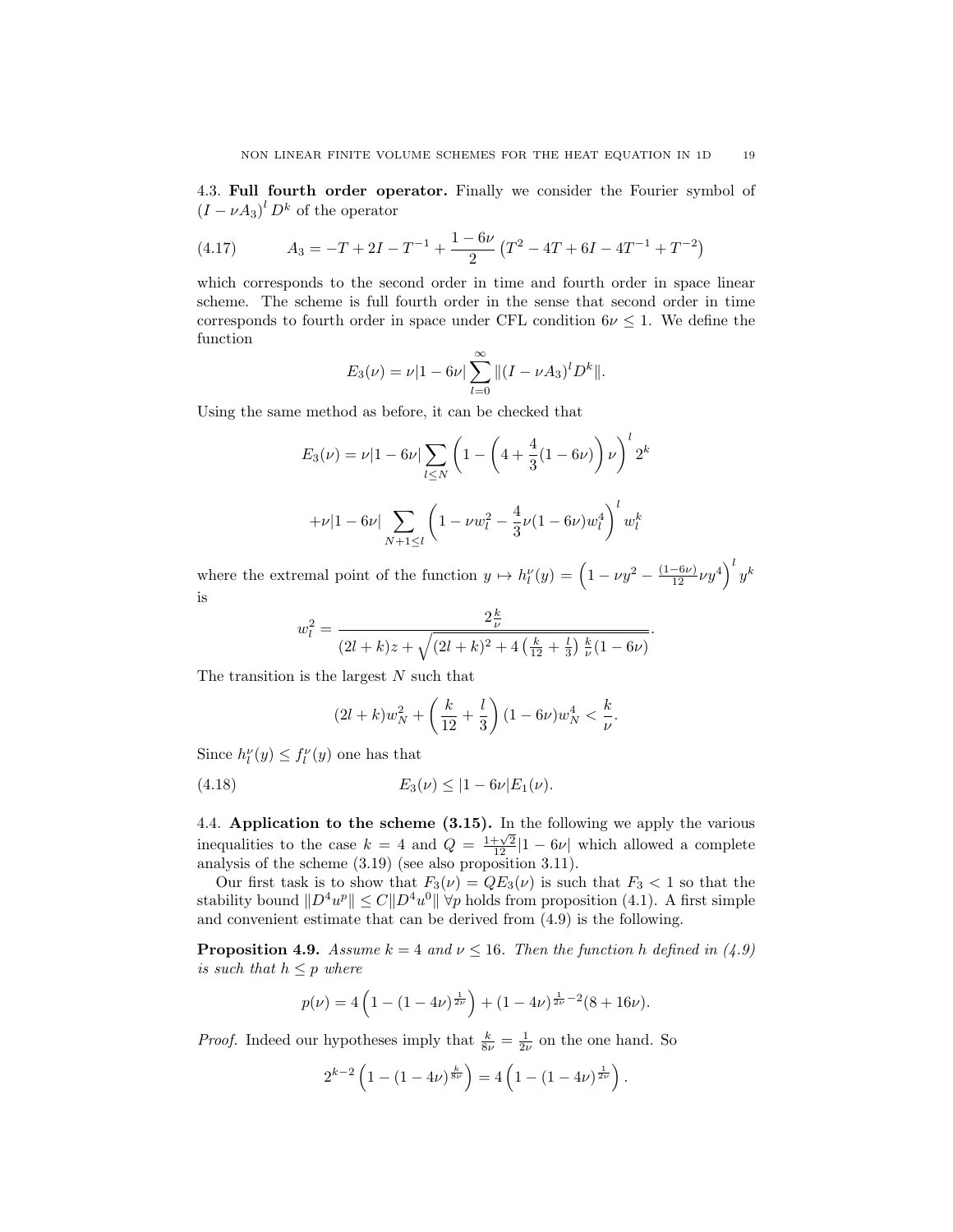One the other hand one has  $\left[\frac{k}{2}\left(\frac{1}{4\nu}-1\right)\right] \ge \frac{k}{2}\left(\frac{1}{4\nu}-1\right) - 1$ : since the function  $\lambda_k$ is monotone decreasing, it yields

$$
\lambda_k(\nu) \le \left(\frac{k\left(\frac{1}{4\nu} - 1\right)}{k\left(\frac{1}{4\nu} - 1\right) + k}\right)^{\frac{k}{2}\left(\frac{1}{4\nu} - 1\right)}
$$

.

With  $k = 4$  it turns into  $\lambda_4(\nu) \le (1 - 4\nu)^{\frac{1}{2\nu} - 2}$  from the result is deduced.

**Proposition 4.10.** One has  $p \leq q$  with

$$
q(\nu) = 4 + 4e^{-2}(1 + 24\nu)(1 + 12\nu), \qquad \nu \le \frac{1}{6}.
$$

Proof. One first has that

$$
(1 - 4\nu)^{\frac{1}{2\nu} - 2} = e^{\frac{2}{y}(1 - y)\ln(1 - y)}, \qquad y = 4\nu.
$$

Since

$$
(1 - y)\ln(1 - y) = (1 - y)\left(-y - \frac{1}{2}y^2 - \frac{1}{3}y^3 + \dots\right)
$$
  
=  $-y + \left(1 - \frac{1}{2}\right)y^2 + \left(\frac{1}{2} - \frac{2}{3}\right)y^3 + \dots \le -y + y^2, \qquad y = 4\nu \le 1,$ 

then

$$
(1 - 4\nu)^{\frac{1}{2\nu} - 2} \le e^{-2 + 2y} = e^{-2 + 8\nu}.
$$

Therefore

$$
p(\nu) = 4 + (1 - 4\nu)^{\frac{1}{2\nu} - 2} (8 + 16\nu - 4(1 - 4\nu)^2)
$$
  
= 4 + (1 - 4\nu)^{\frac{1}{2\nu} - 2} (4 + 48\nu - 64\nu^2) \le 4 + (1 - 4\nu)^{\frac{1}{2\nu} - 2} (4 + 48\nu)  

$$
\le 4 + 4e^{-2}e^{8\nu}(1 + 12\nu)
$$

On the interval  $[0, \frac{1}{6}]$ , one has that  $e^{8\nu} \leq 1+24\nu$  which is easy to show by convexity.  $\Box$ 

**Proposition 4.11.** On the interval  $[0, \frac{1}{6}]$ , the function  $(1 - 6\nu)q(\nu)$  is monotone decreasing from  $4+4e^{-2}$  until 0.

Proof. For such a simple function, we consider that a plot (with gnuplot) is enough. We refer to figure 1.

 $\Box$ 

**Lemma 4.12.** Assume  $6\nu \leq 1$ . The function  $F_3$  associated to the scheme (3.15) is such that

$$
F_3(\nu) \le \frac{1+\sqrt{2}}{12} \left(4 + 4e^{-2}\right) \approx 0.91\dots
$$

As a consequence the fourth order discrete derivative is bounded uniformly with respect to n and v: there exists  $C > 0$  such that

$$
||D^4u^p|| \le C||D^4u^0|| \qquad p \in \mathbf{N}.
$$

*Remark* 4.13. The constant is  $C \approx \frac{1}{0.91...} \leq \frac{1}{0.08} = 12.5$ . See the fundamental proposition 4.1.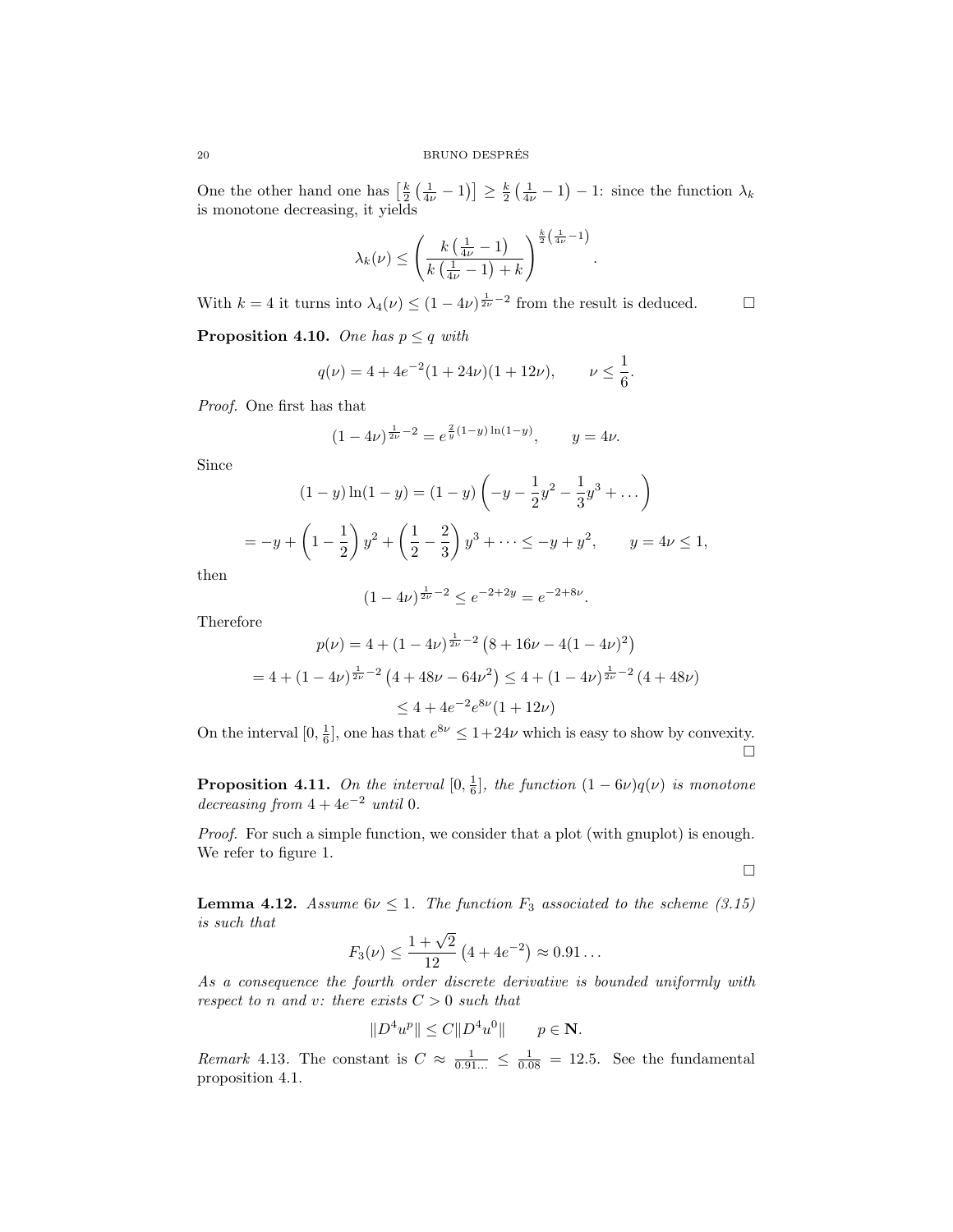

FIGURE 1. Plot of  $\frac{1+\sqrt{2}}{12}(1-6\nu)q(\nu)$  in the range  $\nu \in [0, \frac{1}{6}]$ . The function is monotone decreasing.

Proof. By construction

$$
F_3(\nu) = QE_3(\nu) \le Q(1 - 6\nu)E_1(\nu) \le Q(1 - 6\nu)q(\nu)
$$
  

$$
\le Qq(0) = \frac{1 + \sqrt{2}}{12} (4 + 4e^{-2}).
$$

Numerical application show that

$$
\frac{1+\sqrt{2}}{12} (4+4e^{-2}) \approx 0.913647\dots < 1.
$$

Therefore  $F_3 < 1$  over the range  $\nu \in [0, \frac{1}{6}]$ . See also the plot in figure 3.

## 5. Convergence

Now we consider any scheme (4.1) such that an estimate on the norm of  $g<sup>p</sup>$ can be obtained. Let us go back to the Duhamel formula (4.1) and consider the reminder

$$
R = \nu \sum_{p=0}^{n-1} (I - \nu A)^{n-1-p} g^p, \qquad A = 1_1, A_2 \text{ or } A_3.
$$

Due to the fact that corrections compatible with the Le Potier's technique may be rewritten under a finite volume form as stated in proposition 3.2, there exists  $s^p \in l_2$  such that

$$
g^p = Ds^p
$$
,  $||s^p|| \le C_2 ||D^4u||$ .

Therefore one has

$$
||R|| \leq C_2 \left(\nu \sum_{p=0}^{n-1} ||(I - \nu A)^{n-1-p} D||\right) ||D^4 u_0||
$$
  

$$
\leq C_2 \left(\nu \sum_{p=0}^{n-1} ||(I - \nu A_1)^{n-1-p} D||\right) ||D^4 u_0||.
$$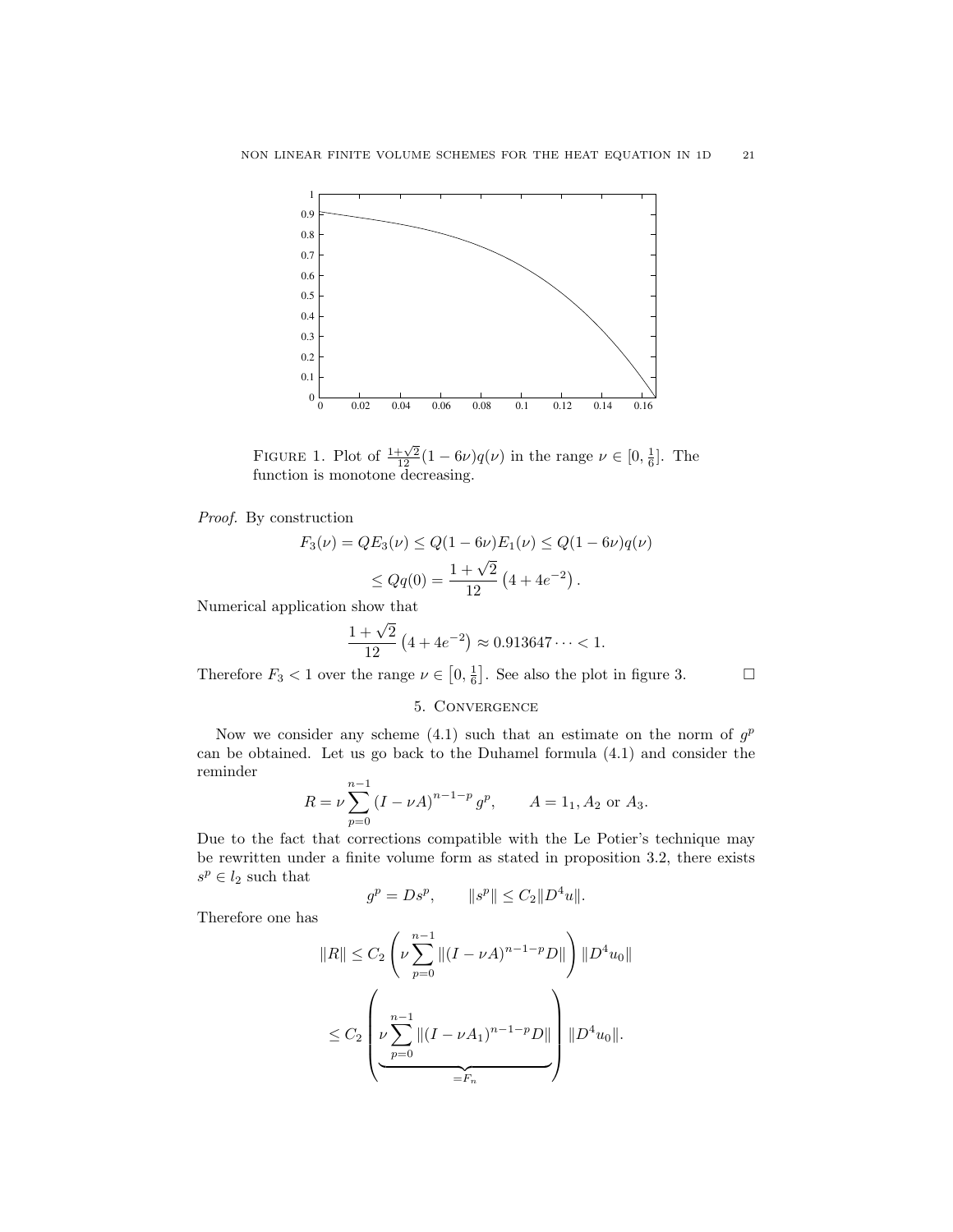**Proposition 5.1.** Let  $T > 0$ . Using the previous assumptions, there exists  $C_3 > 0$ such that

$$
||F_n|| \leq \frac{C_3}{\Delta x}, \qquad n\Delta t \leq T.
$$

Proof. The term between parenthesis is very similar to the series analyzed previously, but here  $k = 1$  so that the infinite series cannot converge, see proposition 4.3. In order to bound this term we consider the truncated series

$$
F_n \leq \nu \sum_{l=0}^{\frac{T}{\Delta t}} \mu_l(\nu).
$$

Using (4.11) one gets

$$
F_n \leq \nu \sum_{l \leq L} (1 - 4\nu)^l 2 + \nu \sum_{L+1 \leq n}^{\frac{T}{\Delta t}} \left( \frac{2l}{2l+1} \right)^l \left( \frac{1}{\nu(2l+1)} \right)^{\frac{1}{2}}, \quad L = \left[ \frac{1}{2} \left( \frac{1}{4\nu} - 1 \right) \right].
$$

As before the first term is bounded since an elementary summation yields  $\nu Z_1 \leq$  $\nu \frac{2}{4\nu} = \frac{1}{2}$ . The second term is bounded by exactly the same method as in the proof of  $(4.9)$ . The only but essential difference is the sum H which becomes now

$$
H' = \nu \sum_{\nu(L+2) \le x_l \le \nu \frac{T}{\Delta t}} \left(\frac{1}{2x_l + \nu}\right)^{\frac{1}{2}}
$$

We obtain  $H' \leq \int_{\frac{1}{8} - \frac{\nu}{2}}^{\nu \frac{T}{\Delta t}}$  $dx$  $\frac{dx}{(2x+\nu)^{\frac{1}{2}}}$  (= I). For small  $\Delta t$  the integral diverges like

(5.1) 
$$
I \approx C \sqrt{\nu \frac{T}{\Delta t}} \le \frac{C'(T)}{\Delta x}
$$

thanks to the CFL condition. It ends the proof.  $\Box$ 

Remark 5.2. Inequality (5.1) can be obtained directly from the fundamental inequality derived in [7, 6].

Let  $\Pi_{\Delta x}$  be the point-wise projector of a smooth function onto the mesh grid. Take the initial data as  $u^0 = \Pi_{\Delta x} u(0)$ .

**Theorem 5.3.** Consider the scheme (3.19). Assume  $u_0 \in H^4(\mathbb{R})$ . Assume the CFL condition  $6\nu \leq 1$ . Let  $T > 0$ . Then there exists a constant  $C > 0$  such that

(5.2) 
$$
||u^n - \Pi_{\Delta x} u(n\Delta t)|| \leq C \Delta x^3 |u_0|_{H^4(\mathbb{R})}, \quad \forall n, \ n\Delta t \leq T.
$$

Proof. It is an easy matter to show that the regularity assumption implies

$$
||D^4u^0|| \le c''|u_0|_{H^4(\mathbb{R})}\Delta x^4.
$$

Therefore  $||R|| \le K|u_0|_{H^4(\mathbb{R})}\Delta x^{4-1} = K|u_0|_{H^4(\mathbb{R})}\Delta x^3$ . On the other hand the linear part of the scheme is fourth order in space and second order in time. Therefore

$$
||(I - \nu A)^n u^0 - \Pi_{\Delta x} u(n\Delta t)|| \leq C \Delta x^4 |u_0|_{H^4(\mathbb{R})}.
$$

Since  $u^n = (I - \nu A)^n u^0 + R$ , the triangular inequality shows the result.

This theorem can be adapted to take into account the others Le Potier or modified schemes considered in this work. In particular the curve  $F_2$  in figure 3 is under threshold 1. So the schemes (3.15) also converges at order 3.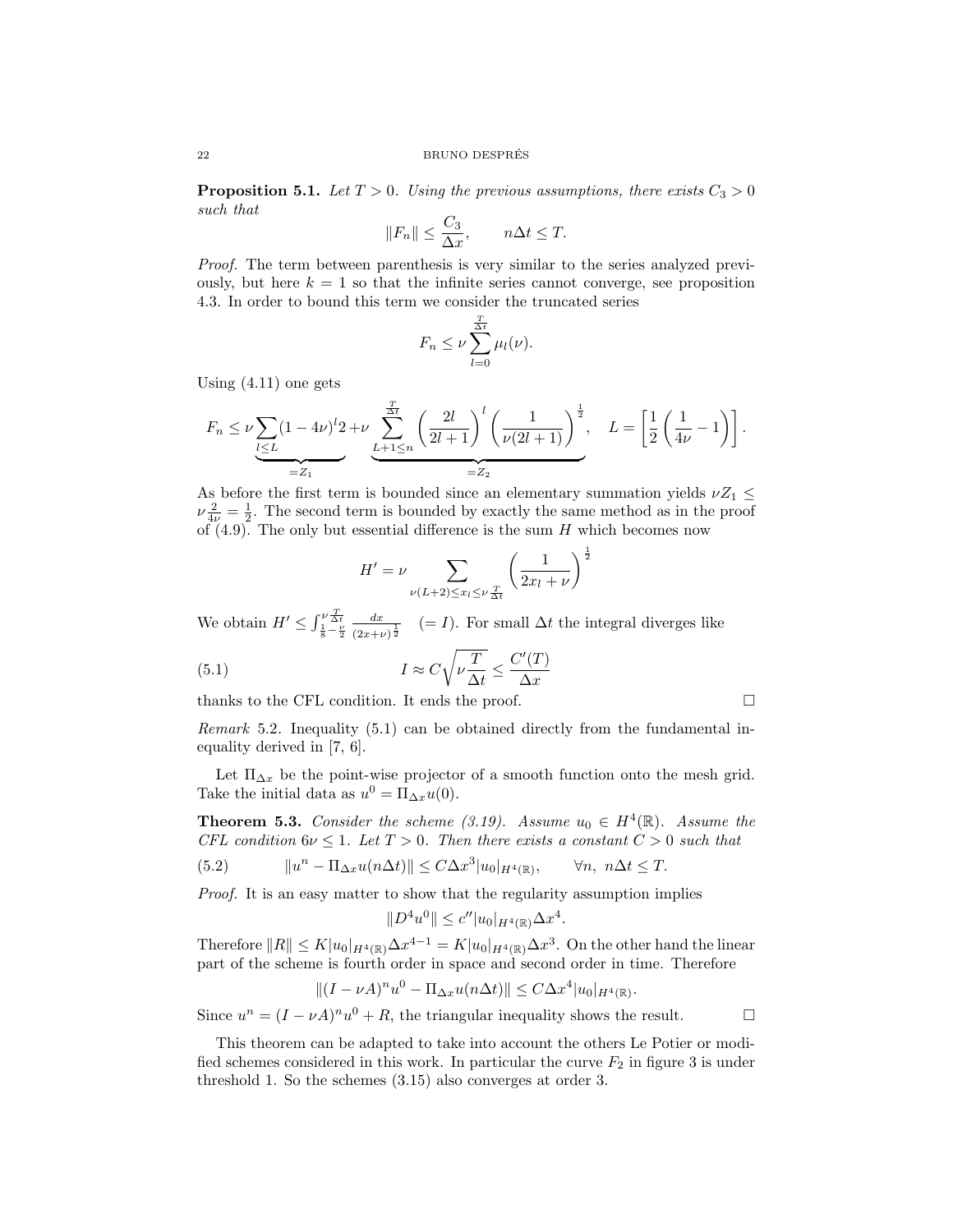Remark 5.4. A case of interest is the scheme (3.13) for which one can prove that  $Q = \frac{1}{4}$  and  $q = 4$ . A proof is given in the appendix. Considering the curves  $F_2$ and  $F_3$  of figure 3 that are normalized for  $Q = \frac{1+\sqrt{2}}{12}$ , one can apply a correction factor  $\lambda = \frac{4}{1+\sqrt{2}} \approx 1.24...$  One gets that  $\widetilde{F}_3 = \lambda F_3 < 1$  for all  $\nu$ , and that  $F_2 = \lambda F_2 < 1$  for  $\nu < 0.15$  approximatively. On this range it yields a control of the fourth order discrete derivative, and therefore a proof of convergence at order three if one considers the use of the non linear correction (3.13) with the  $1 - 6\nu$  term.

Remark 5.5. The curve  $F_3$  is smaller than the limit value in a range  $[0, C]$  where the constant  $C > \frac{1}{6}$  can be identified with numerical experiments. We infer that the scheme converges at order 3 in this larger range also.

Remark 5.6. The main open problem is the adaptation of such theorem of convergence in dimension two and greater. This is fully open problem.

#### 6. Numerical tests

We perform simple numerical tests to assess the properties of the numerical schemes developed in this work.



FIGURE 2. The constant  $E_{1,2,3}$  for three different set of parameters.

6.1. Functions E and F. In figure 2 we plot the numerical value of  $E_1(\nu)$  =  $\nu \sum_{l=0}^{10^6} \mu_l(\nu)$ ,  $E_2(\nu) = \nu \sum_{l=0}^{10^6} \nu_l(\nu)$  and  $E_3(\nu) = \nu |1 - 6\nu| \sum_{l=0}^{10^6} \sigma_l(\nu)$ . We observe that these quantities are pretty constant, less than 6 for  $\nu \leq \frac{1}{4}$ . The computed value  $E_1(0)$  is very close to the exact value  $\approx 4 + 4e^{-2} \approx 4.5413...$  Next in figure 3 we plot

$$
F_i = \frac{1 + \sqrt{2}}{12} E_i, \qquad i = 1, 2, 3.
$$

We observe that  $F_2 < 1$  and  $F_3 < 1$  for  $\nu \leq \frac{1}{4}$ . On the other hand  $F_1 < 1$  is true only for approximatively  $\nu \leq 0.18$ . By inspection of the graphics, it is clear that the function  $F_3$  is decreasing and bounded as stated in lemma 4.12.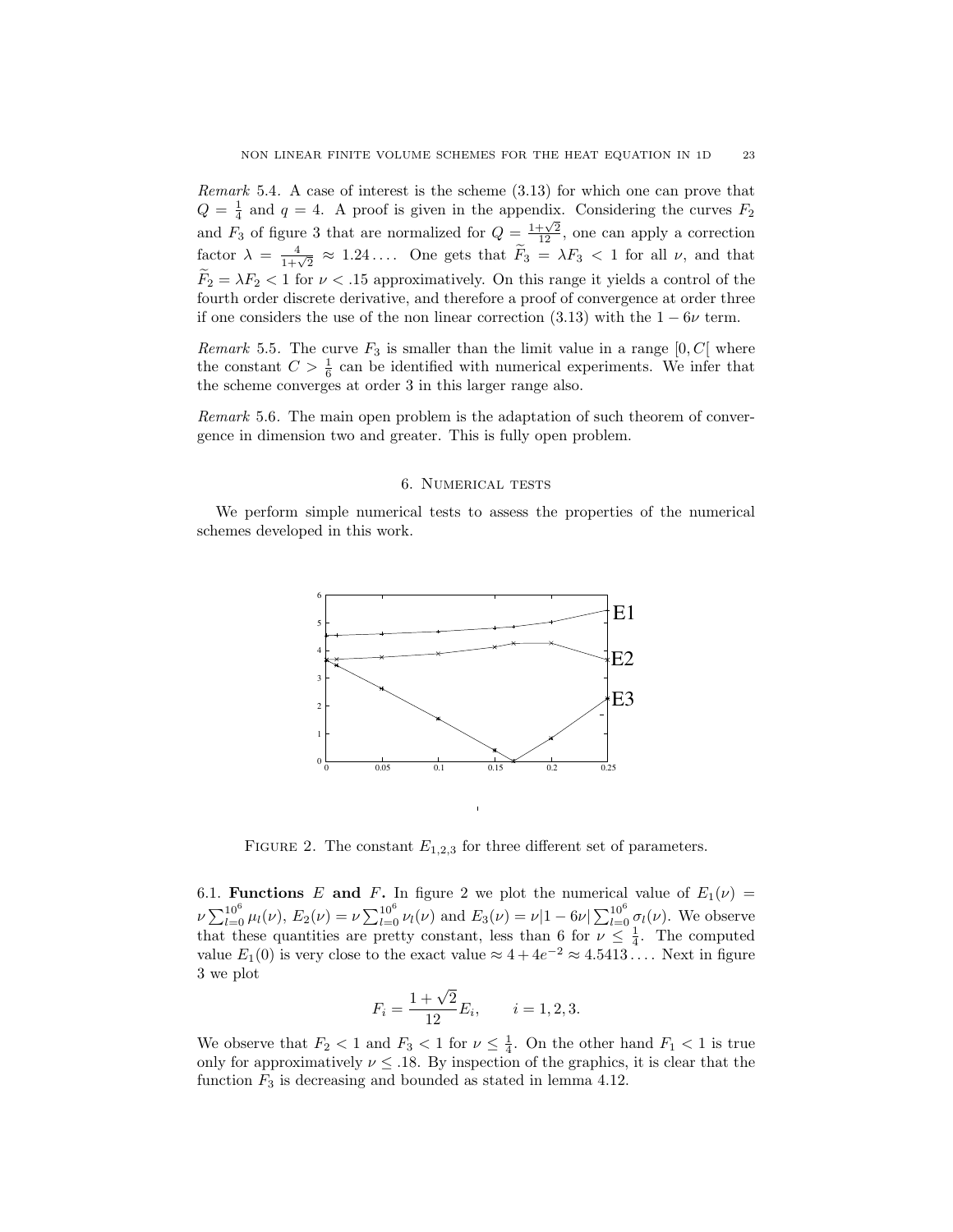24 BRUNO DESPRES´



FIGURE 3. The functions  $F_{1,2,3}$  for three different set of parameters.  $F_1(\nu) = \frac{1+\sqrt{2}}{12} E_1(\nu)$  is for theoretical understanding.  $F_2(\nu) = \frac{1+\sqrt{2}}{12} E_2(\nu)$  corresponds to the scheme (3.15).  $F_3(\nu) = \frac{1+\sqrt{2}}{12} E_3(\nu)$ corresponds to the scheme (3.19). What is important is to be under the threshold 1 (in bold).

6.2. Stability test. We consider the numerical solution of the heat equation on a 10 cells mesh. The initial data is a discrete Dirac mass. Such initial profiles are very convenient to illustrate the maximum principle. We observe in figure 4 that the two fourth order in space linear schemes do not preserve the maximum principle. The three points scheme and the new third order non linear scheme preserve it.



Figure 4. Numerical solution calculated by the four different schemes: one iteration. One sees that the three points schemes and the modified scheme satisfy the maximum principle. The two fourth order in space schemes do not.

6.3. **Accuracy test.** We solve the heat equation on the interval  $[0, 1]$  with periodic boundary conditions. The initial data is

$$
u_0(x) = \cos(2\pi x)
$$

so that the exact solution is

$$
u(t) = e^{-4\pi^2 t} u_0.
$$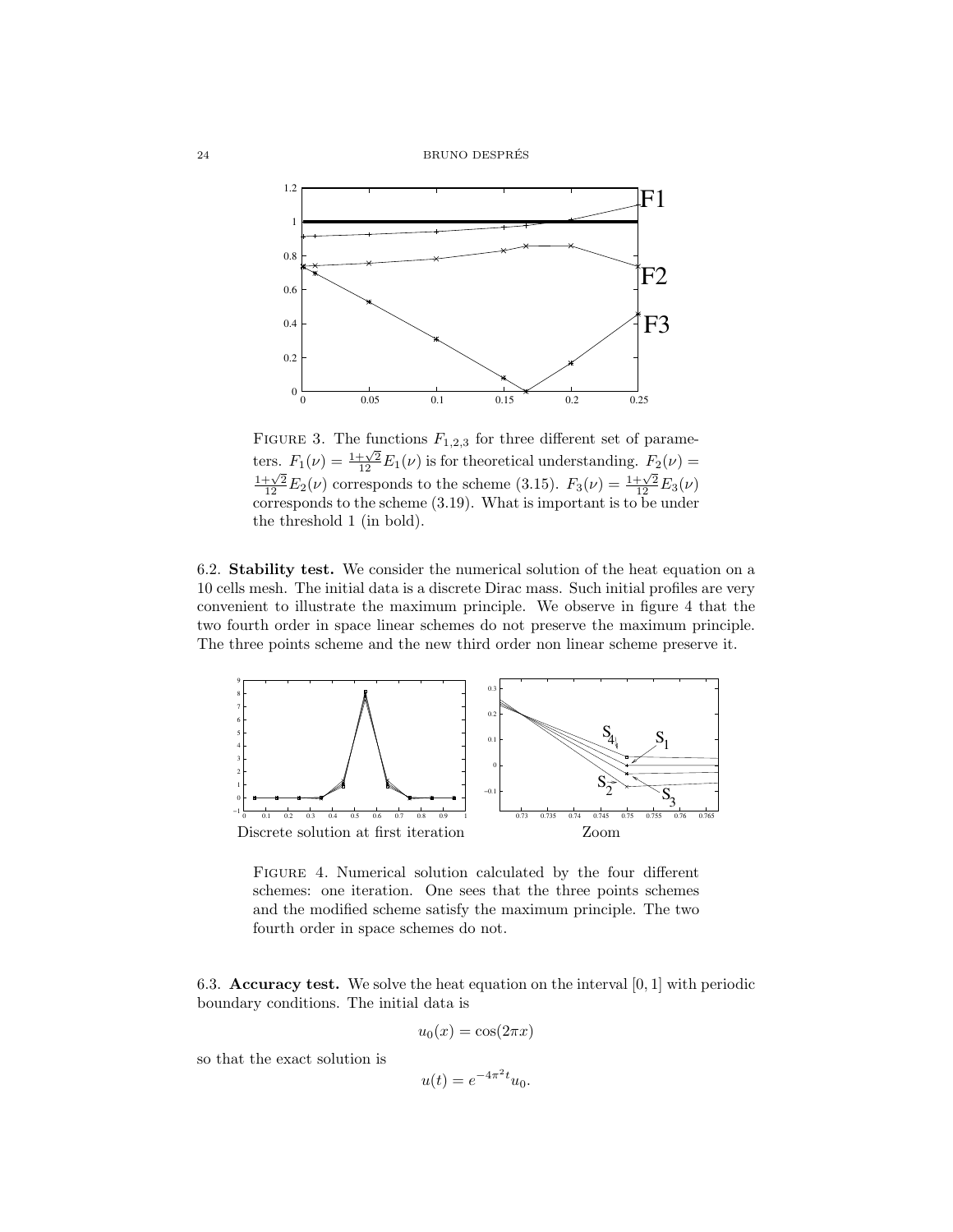We measure in table 1 and figure 5 the relative error in  $l^2$  norm at time  $t = 0.1$  in function of the number of cells. As predicted by the theory, the modified scheme based on a the second order in time and fourth order in space scheme converges at order 3.

| cells    | $S_1$             | S2          | $S_3$         | $S_{4}$     |
|----------|-------------------|-------------|---------------|-------------|
| 10       | 0.051417 0.075126 |             | 0.0027395     | 0.02549113  |
| 20       | 0.012956          | 0.019319    | 0.0001710     | 0.00286890  |
| 40       | 0.003247          | 0.004863    | 0.00001068    | 0.00034257  |
| 80       | 0.000811          | 0.001217    | 0.0000006676  | 0.00004171  |
| 160      | 0.000202          | 0.000304    | 0.00000004172 | 0.00000515  |
| $)$ rder | $\approx 2$       | $\approx 2$ | $\approx 4$   | $\approx 3$ |

Table 1. Error in function of the mesh size for the four different schemes:  $S_1$  = second order in space and first order in time;  $S_2$  = fourth order in space and first order in time;  $S_3$  = fourth order in space and second order in time;  $S_4 = S_3 +$ non linear correction.



FIGURE 5. Error of the different schemes with respect to the number of cells (10, 20, 40, 80, 160). Log-scaled. Same as table 1.

### APPENDIX A. CONSTANT  $Q$  for the scheme  $(3.13)$

The control of the fourth order discrete difference used in the scheme (3.13) can be analyzed as in propositions 3.10 and 3.11. This scheme is also a modified (Le Potier's) scheme, but closer to the initial Le Potier's scheme than (3.15) or (3.19).

For convenience we start from the fourth order in space and second order in time linear scheme, plus the non linear correction

(A.1) 
$$
\overline{u}_j = u_j + \nu \text{Div}_j^2 + (1 - 6\nu)\nu \text{Div}_j^3 + \nu |1 - 6\nu| \sum_{l \in \mathcal{V}_3(j)} a_{jl}^3 (u_l - u_j)
$$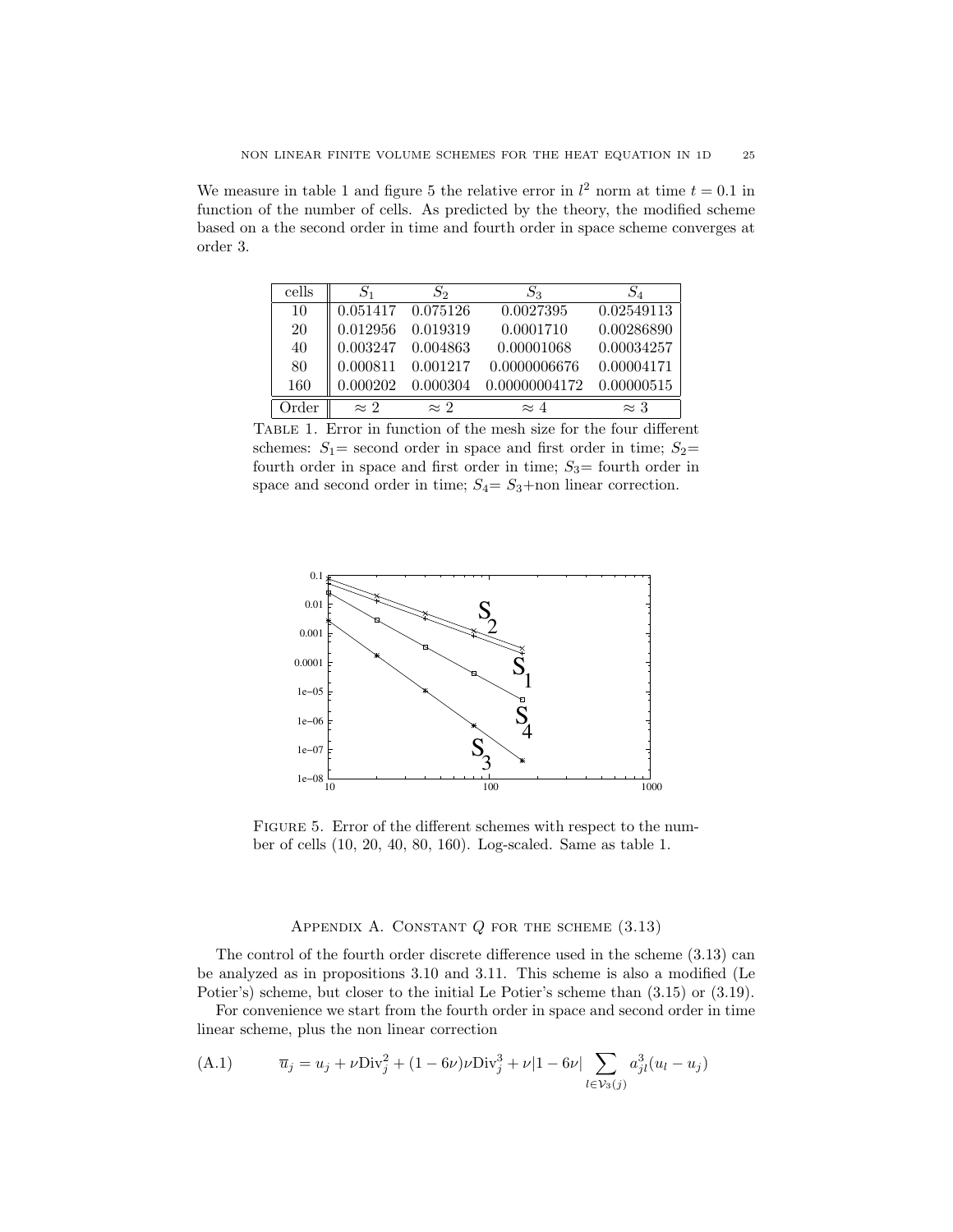26 BRUNO DESPRES´

where all terms are defined in (3.13): see also below. The main point is to determine the continuity constant of the non linear correction  $g = (g_j)$  where

$$
g_j = \sum_{l \in \mathcal{V}_3(j)} a_{jl}^3 (u_l - u_j),
$$

and

$$
\begin{cases}\na_{jl}^{3} = a_{lj}^{3} = \frac{|\text{Div}_{j}^{3}|}{\Sigma_{j}^{3}} + \frac{|\text{Div}_{l}^{3}|}{\Sigma_{l}^{3}},\\ \n\Sigma_{j}^{3} = \sum_{l \in \mathcal{V}^{3}(j)} |u_{l} - u_{j}|,\\ \n\mathcal{V}^{3}(j) = \{j + 2, j + 1, j - 1, j - 2\}.\n\end{cases}
$$

One has that  $g_j = h_j + k_{j+2} + l_{j+1} + m_{j-1} + n_{j-2}$  where the first term  $h = (h_j)$  is

$$
h_j = \frac{\sum_{l \in \mathcal{V}^3(j)} (u_l - u_j)}{\sum_j^3} |\text{Div}_j^3| \Longrightarrow |h_j| \le |\text{Div}_j^3| \Longrightarrow ||h|| \le ||\text{Div}^3||
$$

and the other terms are

$$
\left\{ \begin{array}{ll} k_{j+2} &= a_{j+2} \left| \mathrm{Div}_{j+2}^3 \right|, & a_{j+2} = \frac{u_{j+2} - u_j}{\Sigma_{j+2}^3}, \\ l_{j+1} &= b_{j+1} \left| \mathrm{Div}_{j+1}^3 \right|, & b_{j+1} = \frac{u_{j+1} - u_j}{\Sigma_{j+1}^3}, \\ m_{j-1} &= c_{j-1} \left| \mathrm{Div}_{j-1}^3 \right|, & c_{j-1} = \frac{u_{j-1} - u_j}{\Sigma_{j-1}^3}, \\ n_{j-2} &= d_{j-1} \left| \mathrm{Div}_{j-2}^3 \right|, & d_{j-2} = \frac{u_{j-2} - u_j}{\Sigma_{j-2}^3}. \end{array} \right.
$$

One has the relation

$$
|a_j| + |b_j| + |c_j| + |d_j|
$$
  
= 
$$
\frac{|u_j - u_{j-2}| + |u_j - u_{j-1}| + |u_j - u_{j+1}| + |u_j - u_{j+2}|}{\sum_{j}^{3}} = 1 \quad \forall j.
$$

Since

$$
||k + l + m + n||^{2}
$$
  
\n
$$
\leq \Delta x \sum_{j} (|a_{j+2}| |\text{Div}_{j+2}^{3}| + |b_{j+1}| |\text{Div}_{j+1}^{3}| + |c_{j-1}| |\text{Div}_{j-1}^{3}| + |d_{j-2}| |\text{Div}_{j-2}^{3}|)^{2}
$$
  
\n
$$
\leq 4\Delta x \sum_{j} |a_{j+2}|^{2} |\text{Div}_{j+2}^{3}|^{2} + 4\Delta x \sum_{j} |b_{j+1}|^{2} |\text{Div}_{j+1}^{3}|^{2}
$$
  
\n
$$
+4\Delta x \sum_{j} |c_{j-1}|^{2} |\text{Div}_{j-1}^{3}|^{2} + 4\Delta x \sum_{j} |d_{j-2}|^{2} |\text{Div}_{j-2}^{3}|^{2}
$$
  
\n
$$
\leq 4\Delta x \sum_{j} (|a_{j}|^{2} + |b_{j}|^{2} + |c_{j}|^{2} + |d_{j}|^{2}) |\text{Div}_{j}^{3}|^{2} \leq 4||\text{Div}^{3}||^{2}.
$$

Therefore

$$
\|g\| \le \|h\| + \|k+l+m+n\| \le (1+\sqrt{4})\|\text{Div}^3\| = 3\|\text{Div}^3\| \le \frac{1}{4}\|D^4u\|
$$

by definition of  $Div^3$ , see (3.12).

We now refer remark 5.4 where it is proved that this numerical value  $Q = \frac{|1 - 6\nu|}{4}$ we now refer remain 5.4 where it is proved that this numerical value  $\zeta = \frac{4}{4}$  is sufficiently small to be sure that the control of the fourth order difference holds. It yields the convergence at order 3 of this scheme. Notice however that the time step to achieve the maximum principle is a priori more stringent than for (3.19).

Acknowledgements The author deeply wishes to thank Christophe Le Potier and Clément Cances for valuable comments.